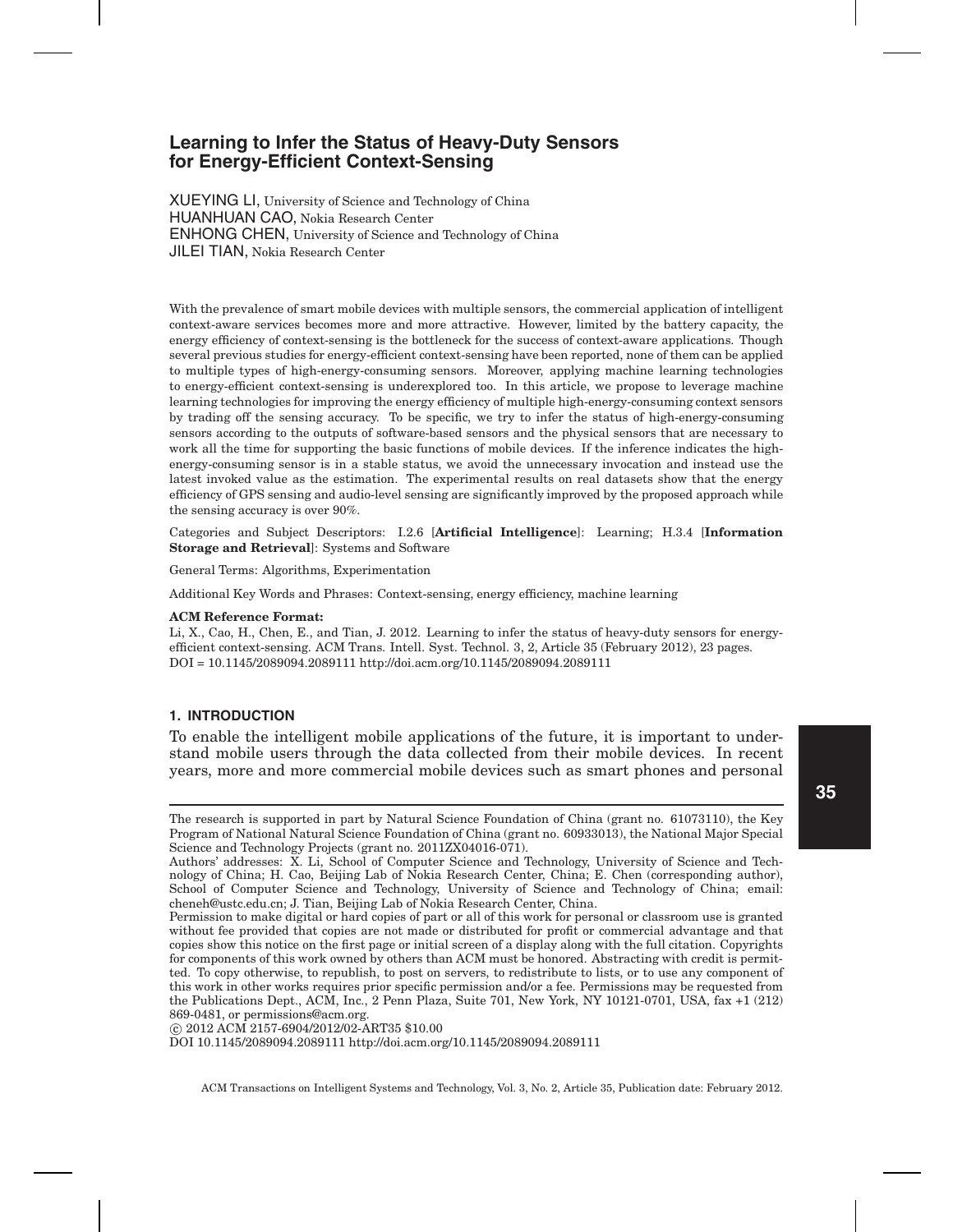digital assistants are equipped with multiple context sensors including optical sensors, 3D accelerometers, GPS sensors, etc., which makes it possible to bring to bear intelligent context-aware applications to ordinary mobile users. Moreover, many interesting kinds of knowledge can be discovered from the collected context data (e.g., GPS trajectories and usage logs) through data mining technologies [Farrahi and Gatica-Perez 2011; Zheng and Xie 2011]. However, the battery capacity of mobile devices becomes the bottleneck of context-aware applications because some context sensors are very energy consuming and cannot continuously work for the sake of user experience. For example, as stated in Abdesslem et al. [2009], the battery life of Nokia N95 GB is more than 170 hours when all sensors are turned off. However, when the GPS sensor is turned on, the battery life is reduced to 11.6 hours (indoor) and 7 hours (outdoor), respectively.

Some studies have been done for improving the energy efficiency of context-sensing. For example, Abdesslem et al. [2009] proposed to selectively invoke the GPS sensor by recognizing the user's movement through the 3D accelerometer. Constandache et al. [2009] proposed to dynamically select one sensor from the GPS, the Wifi, and the cell ID sensors to provide location information by balancing the remaining energy and the accuracy. However, these works still need to invoke other high-energy-consuming sensors for improving the energy efficiency of GPS sensing. Moreover, they cannot be applied to improving the energy efficiency of other high-energy-consuming sensors except for GPS sensors.

We argue that the outputs of different context sensors of a mobile device may be more or less correlated since they essentially capture the same context at each time point, even though from different perspectives. Intuitively, we may be able to selectively avoid invoking high-energy-consuming sensors by inferring their statuses from the outputs of other sensors as illustrated by the following example.

A Motivating Example. Figure 1 illustrates an example of avoiding the unnecessary reinvocations of the GPS sensor by correctly inferring its status. Suppose that Sam's GPS coordinates rarely change<sup>1</sup>: (1) during work days  $PM2:00-6:00$ , (2) when his cell ID is 2344 (indicates his workplace), and (3) he has not operated his mobile phone for more than 40 minutes, a well-trained model based on his historical context data may be able to infer that the GPS sensor of Sam's mobile device is in a stable status given the context that *{*(*Is a work day? : Yes*),(*Hour : PM3:00*),(*cell ID : 2344*), (*Inactive time : 40(min)*)*}*, and thus there is no need to invoke the GPS sensor again if it has been invoked a moment ago.

In this article, we propose to capture the relationship among context sensors through machine learning technologies for improving the energy efficiency of multiple high-energy-consuming context sensors by trading off the sensing accuracy. To be specific, firstly we group context sensors into three categories, namely, the *basic sensors* which are necessary to continuously invoke for providing the basic functions of mobile devices, the *light-duty sensors* which are software based and energy efficient, and the *heavy-duty sensors* which are not necessary to continuously invoke and relatively high energy consuming. Then we learn inference models to capture the relationship between heavy-duty sensors and basic/light-duty sensors and use the model to infer the status of a heavy-duty sensor according to the outputs of basic and light-duty sensors. If the output of a heavy-duty sensor  $s$  at time point  $t_i$  is same as the one at time point *ti*−1, we state *s* is in a *stable status* at time point *ti*. Otherwise we state *s* is in an *unstable status* at time point *ti*. If the model infers that the heavy-duty sensor is likely

<sup>&</sup>lt;sup>1</sup>In this case we take the loss of GPS signal as no movement when the user is indoors.

ACM Transactions on Intelligent Systems and Technology, Vol. 3, No. 2, Article 35, Publication date: February 2012.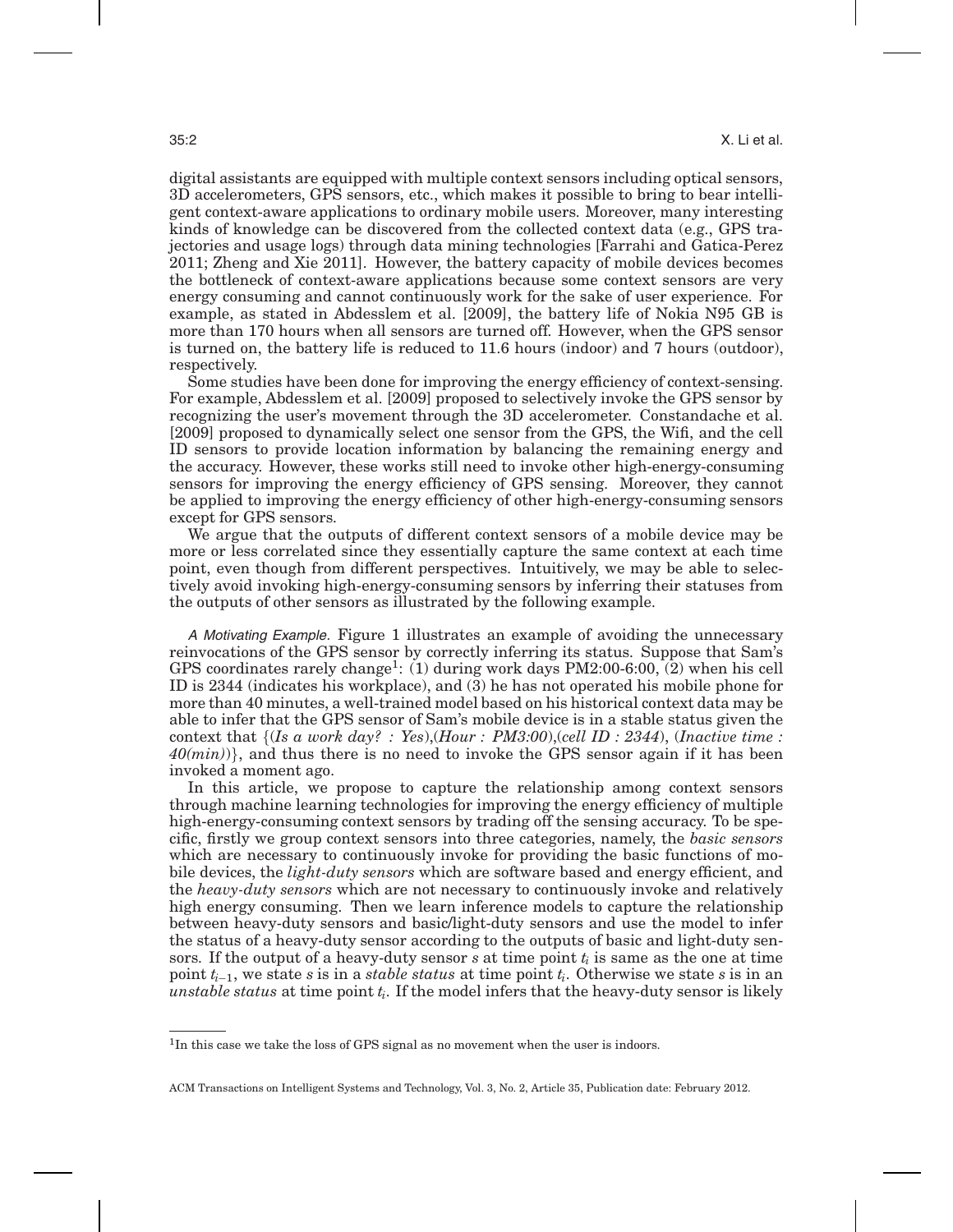

Fig. 1. A well-trained model may be able to infer the status of the GPS sensor and then avoid the unnecessary reinvocations.

in a stable status, the context-sensing system will not invoke it again and instead use the latest invoked value.

The invocations of basic sensors do not bring additional energy consumption since they are always on. Though the approach has a need to invoke light-duty sensors, the amount of energy consumed by the light-duty sensors is expected to be much less than that of the heavy-duty sensors. Moreover, the training of models for inferring the statuses of heavy-duty sensors can be done off line, such as when the mobile device is charging, for avoiding the additional burden on the battery capacity.

The contributions of this article are summarized as follows.

First, we propose to leverage machine learning technologies for learning inference models from personal historical context data which can naturally fit the personalized context-sensing environments by reducing as much energy consumption as possible while keeping the necessary accuracy.

Second, we propose a general approach for energy-efficient context-sensing which can be applied to improving the energy efficiency of multiple heavy-duty sensors, such as GPS sensors, audio-level sensors, and Bluetooth sensors, etc.

Finally, we simulate several variants of the context-sensing system with different learning models and conduct extensive experiments on real mobile context datasets to evaluate their effectiveness for two kinds of heavy-duty sensors, namely, GPS sensors and audio-level sensors. From the experimental results we have some inspiring conclusions.

The rest of this article is organized as follows. In Section 2, we give an overview of the idea of learning-based context-sensing. Then in Section 3, we propose two kinds of inference models for inferring the statuses of heavy-duty sensors. In Section 4 we propose a framework of the learning-based context-sensing system. The experimental results on real datasets are reported and analyzed in Section 5. In Section 6, we briefly review some related works. Last, we conclude this article and introduce our future research plan for this problem in Section 7.

#### **2. LEARNING-BASED CONTEXT-SENSING**

To support different context-aware applications, a mobile device usually invokes multiple context sensors for providing multiple types of context information, which is referred as context-sensing. It is worth noting that the term of "context sensor" does not only indicate the physical sensors such as GPS sensors and 3D accelerameters, but also indicates software-based sensors such as a program monitoring the inactive time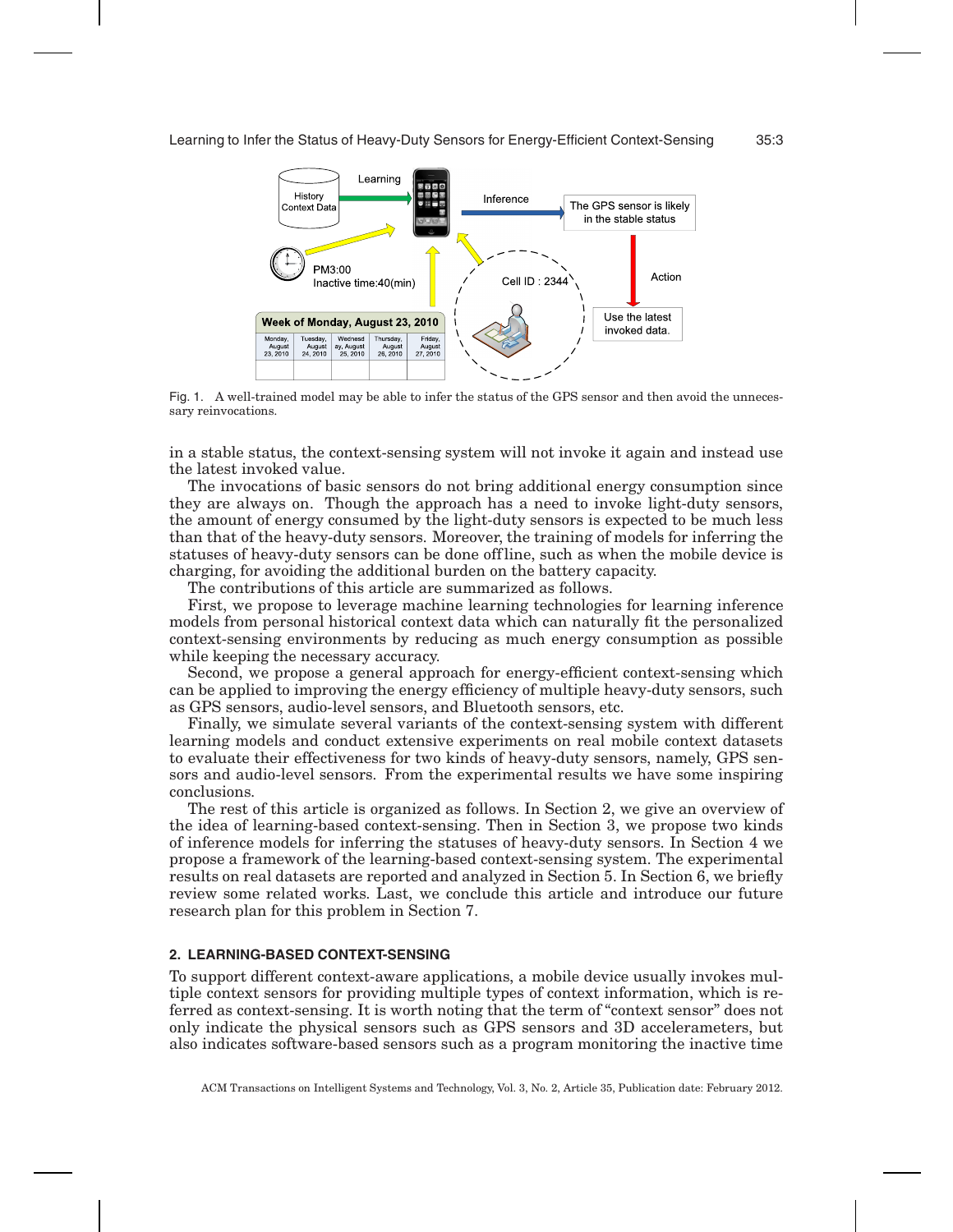

Fig. 2. Energy consumption of invoking several typical light-duty sensors including (a) running process monitor, (b) front application monitor, and (c) system inactive timer (to calculate the inactive time of the device).



Fig. 3. Energy consumption of invoking several typical heavy-duty sensors including (a) GPS sensor, (b) 3D accelerameter, and (c) audio-level sensor.

of the mobile device. The context sensors of mobile devices can be grouped into three categories as follows.

Basic Sensor. The first category includes the context sensors which have to work all the time for supporting the basic functions of mobile devices, such as Cell ID sensors and time sensors (clock). We refer to this kind of context sensors as basic sensors. The improvement of energy efficiency for basic sensors mainly relies on the progress of electronic and material technologies.

Light-Duty Sensor. The second category includes all software-based sensors which do not have too much energy consumption. We refer to this kind of sensors as light-duty sensors.

Heavy-Duty Sensor. The last category includes the remaining context sensors which have relatively high energy consumption and are not necessarily always on, such as GPS sensors and audio-level sensors (microphone). We refer to these sensors as heavyduty sensors. In this article, we focus on reducing the energy cost of heavy-duty sensors to achieve an energy-efficient strategy for context-sensing.

Figure 2 and Figure 3 show the energy consumptions of invoking several typical light-duty sensors and heavy-duty sensors, respectively. The experimental device is a Nokia N97 smart phone with 128M main memory. The experimental results are recorded by a professional Symbian platform-based energy monitoring software called Nokia Energy Profile. From the figures we can intuitively see that the energy consumption of light-duty sensors is much less than that of heavy-duty sensors.

Essentially, at each time point, the different context sensors of a mobile device capture the same context from different perspectives. It implies that the outputs of different context sensors at the same time point may be more or less correlated. As illustrated by the example in Figure 1, this assumption is usually true in practice. Therefore, we may be able train a model from the historical context-sensing data of a mobile user and use it for inferring the status of a particular heavy-duty sensor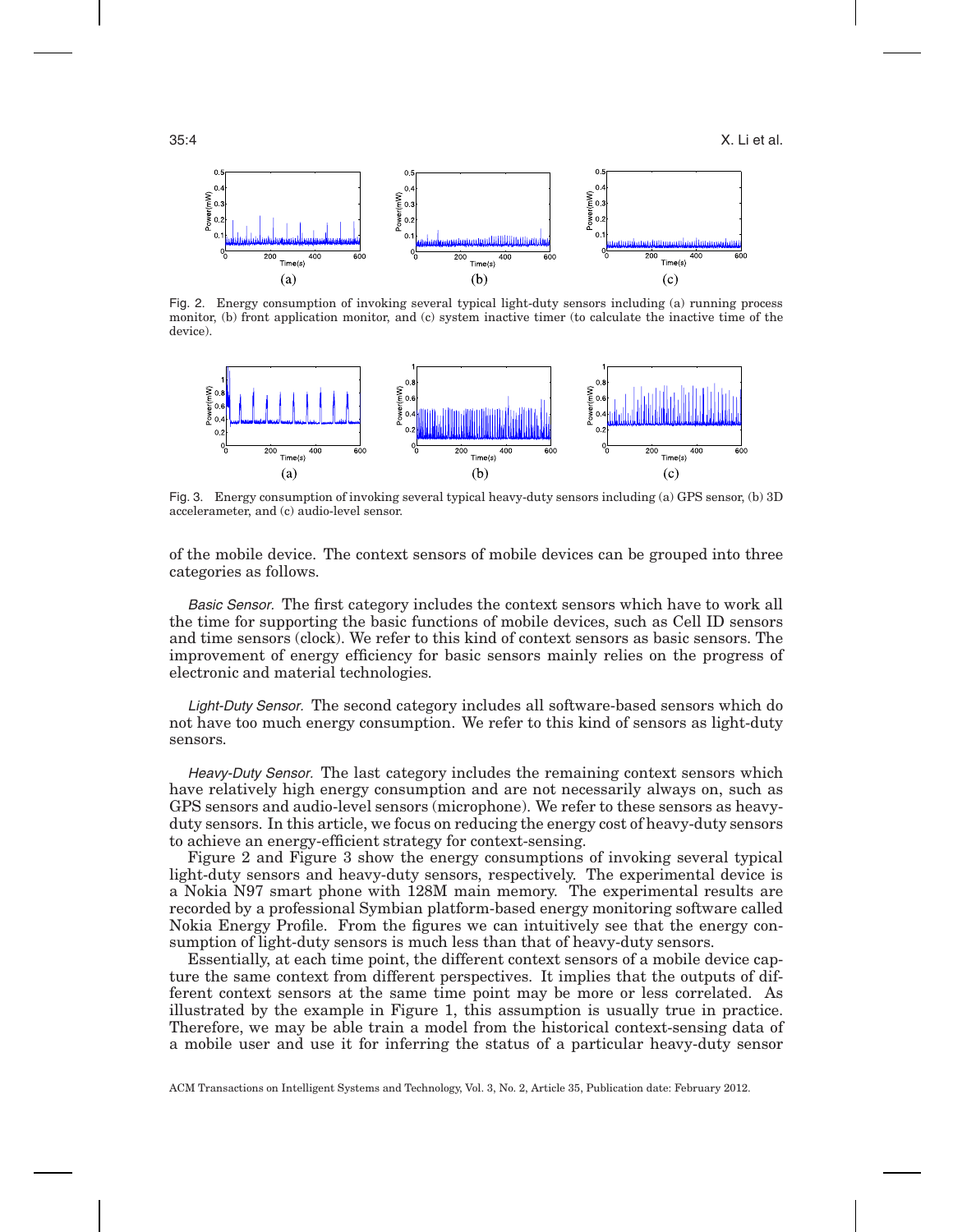according to the outputs of basic and light-duty sensors. For simplicity, we refer to such a model as a *Stable Status Inference* (SSI) *model*.

With an SSI model, we can selectively invoke a heavy-duty sensor if the model infers that it is probably in an unstable status at *ti* time point by considering the outputs of basic and light-duty sensors at *ti* time point. Commonly, the output of the invoked heavy-duty sensor after the inference step can be regarded the same as the real value at *ti* time point because the time cost of inference is usually trivial (less than 10 ms in our experiments). Otherwise, if the model infers that the heavy-duty sensor is probably in a stable status, we can avoid invoking the heavy-duty sensor and instead just use its output at *ti*−<sup>1</sup> time point. Therefore, the total energy consumption of contextsensing will be dramatically reduced if there are a lot of stable statuses practically and many of them are inferred correctly.

In practice, we determine whether a heavy-duty sensor *s* is in a stable status by taking into account the requirement on the accuracy of the outputs. For example, suppose the system requires the accuracy of GPS coordinates be at ten meters. If the GPS coordinate indicates that the user has moved less than ten meters from the previous sampled GPS coordinate, the system will determine that the GPS sensor is still on a stable status.

One may argue for a model of inferring the exact output of a heavy-duty sensor according to the outputs of basic and light-duty sensors. With such a model we can avoid invoking the heavy-duty sensor forever and reduce more energy consumption. However, training such a model is very challenging in practice. The training data of such a model should contain enough cases for each possible output of the heavy-duty sensor. Though this requirement may be feasible to be satisfied for some heavy-duty sensors which have limited different outputs (e.g., audio-level sensors), there are still many heavy-duty sensors with a big quantity of, even infinite, different possible outputs (e.g., GPS sensors). It is difficult to collect a comprehensive set of training data for a model to infer the exact outputs of these heavy-duty sensors. In contrast, SSI models provide a more practical solution for most heavy-duty sensors. The collection of a good training set for SSI models is much simpler because they only need learning to infer two statuses for all heavy-duty sensors. The experimental results in this article also show that SSI models outperform exact inference models.

# **3. STABLE STATUS INFERENCE MODELS**

The SSI model is a key component in the learning-based context-sensing approach. In this section, we explore two kinds of SSI models, namely, the *Current Status Inference* (CSI) *model* and the *Status Interval Inference* (SII) *model*. To be specific, for each model, we firstly introduce the basic idea and then propose some typical implementations.

#### **3.1. Current Status Inference Models**

3.1.1. Overview of CSI Models. For the outputs of basic and light-duty sensors at one time point, we can build a feature vector **x**. First, we divide all basic and light-duty sensors into two categories. One category has numeric outputs, such as audio-level sensors. The other category has nonnumeric outputs, such as Cell ID sensors. For the sensors with numeric outputs, we directly take one sensor as a feature and take the particular output as the corresponding feature value. However, for the sensors with nonnumeric outputs, this method is not applicable because the different outputs of one sensor are difficult to be quantized. Instead, we take each particular output of such basic and light-duty sensors as a feature and take the occurrence of the output as a boolean feature value, that is, 1 indicates the feature appears and 0 indicates the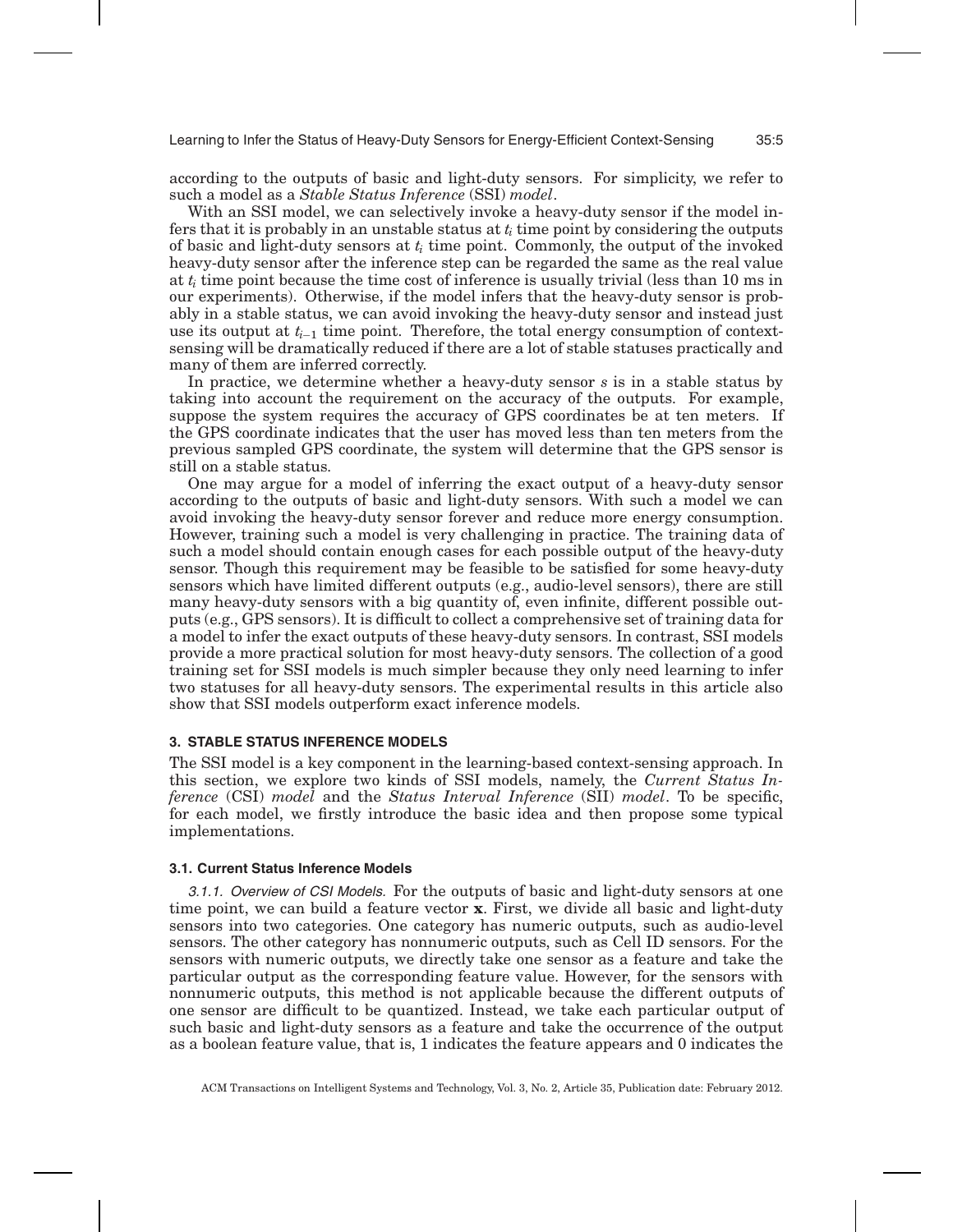opposite case. Then, given *K* features extracted from the training data, we can build a *K*-dimension feature vector from the outputs of basic and light-duty sensors.

Given a status variable *y* for the heavy-duty sensor *s* and a feature vector extracted from the outputs of basic and light-duty sensors **x**, a CSI model  $\mathcal{F}_s$  can be formally defined as a mapping function  $y = \mathcal{F}_s(\mathbf{x})$ , where  $y \in [-1, 1]$  indicates whether *s* is in a stable status ( $y = 1$ ) or not ( $y = -1$ ). A CSI model infers the status of a heavy-duty sensor *s* at time point *ti* according to the outputs of basic and light-duty sensors at the same time point. Obviously, building a CSI model *F<sup>s</sup>* for the heavy-duty sensor *s* can be transformed to the problem of training a binary classifier. The trained classifier will take the outputs of basic and light-duty sensors as observed features and classify the status of a heavy-duty sensor *s* into the stable status category or the unstable status category. Therefore, we need a training dataset which contains sufficient samples of stable statuses and unstable statuses for *s* with the according outputs of basic and light-duty sensors. To prepare such a training dataset, we firstly transform the raw context records to a context record sequence by sorting them in order of timestamps. Then we assign each context record a status label for *s* by checking whether the output of *s* is different from the one in the previous context record. Finally, for each labeled context record we extract the corresponding feature vector and the status label for *s* to build a training sample.

Given a set of training samples, multiple existing classification approaches can be applied to building a CSI model. In this article, we explore two typical classification approaches, namely, support vector machine [Cortes and Vapnik 1995] and decision tree [Quinlan 1993].

3.1.2. Support Vector Machine-Based CSI Model. The basic idea of the support vector machine is to map the training samples into a high-dimension space as training data points, and then find out a set of hyperplanes to divide the training data points of several categories. Given *K* features and *n* training samples with category labels 1 (unstable status) or -1 (stable status), we map each training sample into a training data point in a *K*-dimension space. To be specific, if a training sample has the value v for the *k*-th feature, the corresponding mapped data point has the value v in the *k*-th dimension. Then the objective is to learn a hyperplane  $y = \mathbf{w} \cdot \mathbf{x} - b$ , where  $\mathbf{w}$  denotes a *K*-dimension vector and **x** indicates a *K*-dimension data point. The optimization problem is as follows. We have

$$
\min_{\mathbf{w}, \xi} \left\{ \frac{1}{2} ||\mathbf{w}||^2 + C \sum_{i=1}^n \xi_i \right\},\
$$

subject to

$$
c_i(\mathbf{w} \cdot x_i - b) \geq 1 - \xi_i,
$$

where *C* is a constant value,  $\xi_i$  denotes the degree of misclassification of the *i*-th training data point *xi*, and *ci* indicates the category label of *xi*.

There exist several specialized algorithms for quickly solving the optimization problem, mostly reliant on heuristics for breaking the problem down into smaller, more manageable chunks. In our work, we use the SMO-type decomposition methods [Fan et al. 2005] to build CSI models.

3.1.3. Decision Tree-Based CSI Model. It is desirable to build SSI models for mobile users in their mobile devices instead of a remote server for the sake of privacy control. In this case, we have to take into account the complexity of training an SSI model because the computation resources of mobile device are usually limited. Therefore, we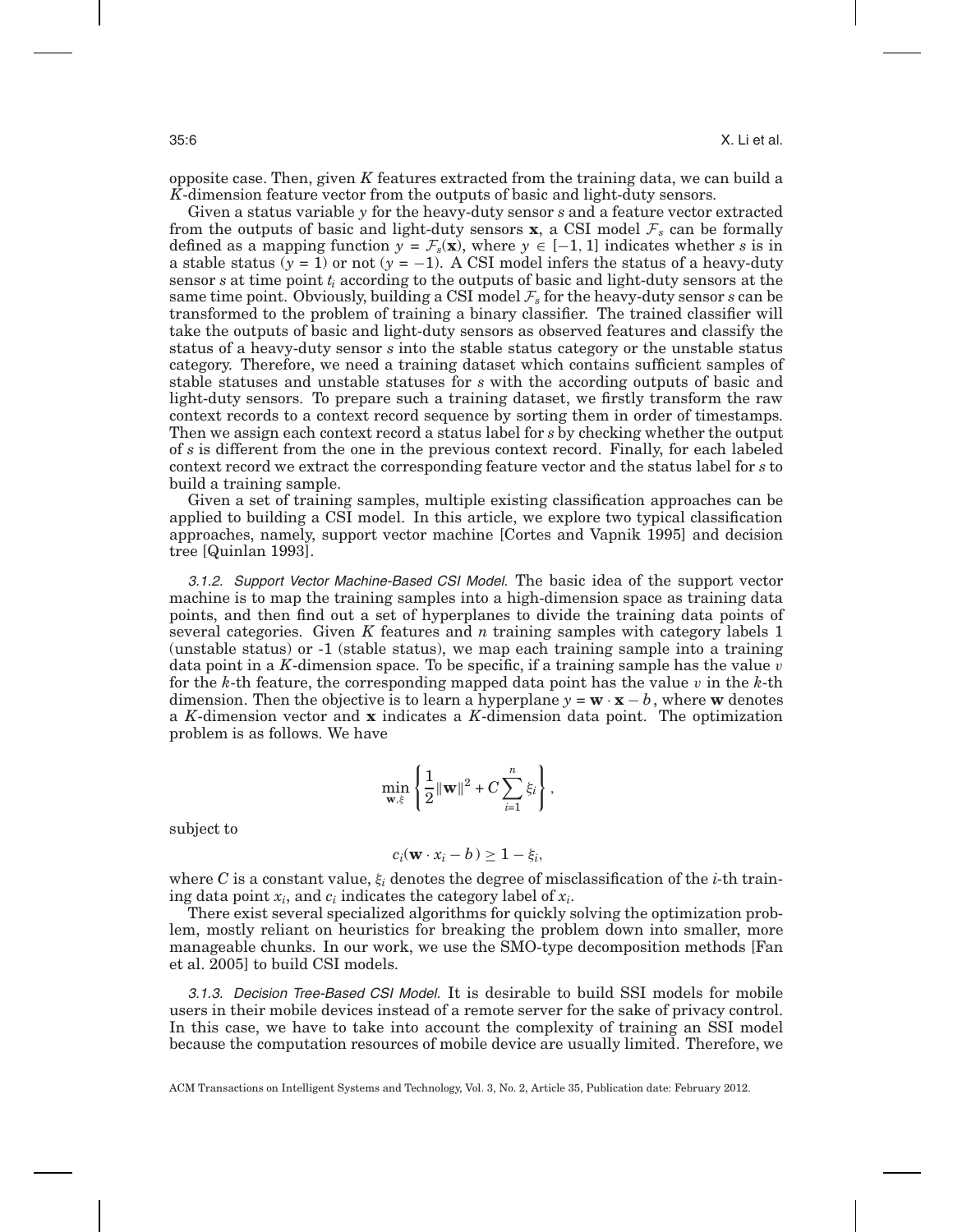also explore to build CSI models with decision trees, which are also successfully applied to classification but have less computation cost than the support vector machine. In our problem, we need a decision tree to determine the mostly possible status of a heavyduty sensor according to the outputs of basic and light-duty sensors where each node of the tree is a decision rule to determine the mostly possible status of the heavy-duty sensor's output by taking into account one feature.

There exist several specialized algorithms for building decision trees. In our implementation, we use CART [Breiman et al. 1984] and adopt a binary recursive partitioning technology. Our experiments on real datasets show that the trained decision trees have limited degrees and can be stored in mobile devices with a proper threshold of the target accuracy.

#### **3.2. Status Interval Inference Models**

3.2.1. Overview of SII Models. Given a variable *y* for the heavy-duty sensor *s* and a feature vector **x** extracted from the outputs of basic and light-duty sensors, an SII model  $\mathcal{F}_s$  can be formally defined as a function  $y = \mathcal{F}_s(\mathbf{x})$ , where *y* indicates the number of intervals before the next unstable status of *s*. An SII model  $\mathcal{F}_s$  infers the possible intervals between the current time point and the time point when the next unstable status of *s* occurs according to the current outputs of basic and light-duty sensors. Specially, if  $\mathcal{F}_s$  infers *s* will be most likely in an unstable status after *n* time points, the system will continuously use the latest invoked real output of *s* to estimate the output of *s* until  $t_{i+n}$  time point. Then the system invokes *s* and uses  $\mathcal{F}_s$  to infer the number of intervals before the next unstable status again. The advantage of SSI models is that they don't need to infer at each time point and then reduce the system computation cost. For example, considering the motivating example that Sam's cell ID is 2344 (indicates his office) and the time is near PM3:00, a well-trained SII model may be able to infer that his GPS coordinate will change after two hours (the time of going off work) and the model can idle until that time.

The training of an SII model  $F_s$  can be transformed to training a regression model from a training dataset where each training sample contains a number of intervals before the next unstable status for *s* with a feature vector extracted from the outputs of basic and light-duty sensors. To prepare such a training dataset, similar to preparing the training data for CSI models, we firstly transform the raw context records to a context record sequence by sorting them in the order of timestamps. Then we assign each context record a stable status interval number for *s* by checking the output sequence of *s*. Finally, for each context record, we extract the feature vector from the outputs of basic and light-duty sensors and the stable status interval number to build a training sample.

3.2.2. Multiple Linear Regression-Based SII Model. By extracting *K* features from the training samples as explanatory variables, we can implement an SII model by training a multiple linear regression [Williamus 2002] model in the following form. We have

$$
y = Xw + \varepsilon,\tag{1}
$$

where  $\mathbf{y} = (y_1, y_2, ..., y_n)$  denotes the vector of stable status intervals for each training sample,  $\mathbf{X} = (\mathbf{x}_1^T, \mathbf{x}_2^T, ..., \mathbf{x}_n^T)$  denotes a matrix which consists of *n* mapped *K*-dimension training vectors  $\mathbf{x}_i$  ( $1 \le i \le n$ ), **w** denotes a *K*-dimension vector, and  $\varepsilon = (\varepsilon_1, \varepsilon_2, ..., \varepsilon_n)$ denotes the error term vector.

Generally speaking, given **X**, ε is assumed to follow a normal distribution with the zero mean, that is,  $\varepsilon|X \sim N[0, \sigma^2 I]$ , and the objective is to estimate **w** and  $\sigma$ . It is easy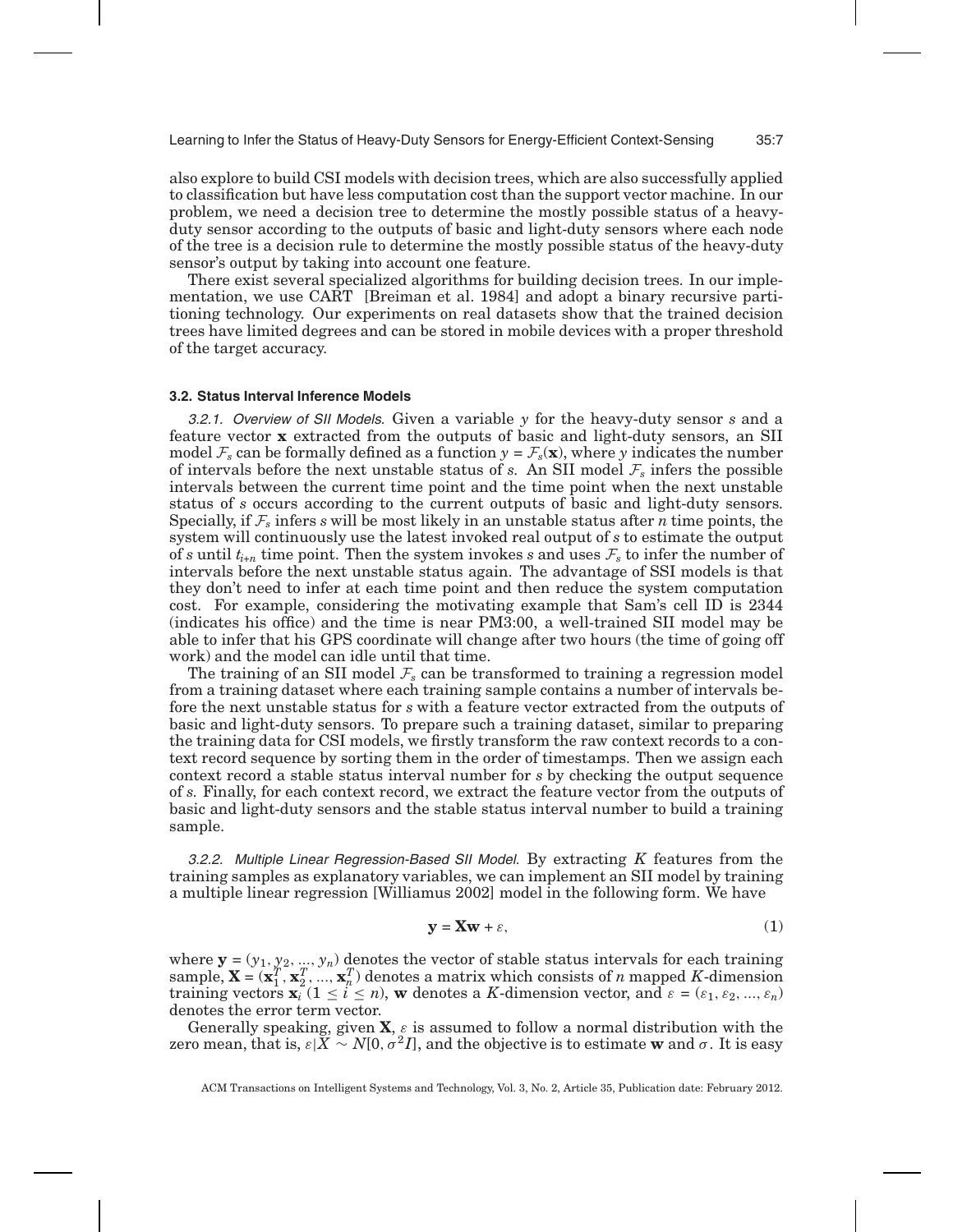to prove that  $\omega = (\mathbf{X}^T\mathbf{X})^{-1}\mathbf{X}^T\mathbf{y}$  is an unbiased estimation of  $\mathbf{w}$ . Moreover, an unbiased estimator of  $\sigma$  is

$$
s = \sqrt{\frac{\mathbf{e}^T \mathbf{e}}{n - K}},\tag{2}
$$

where  $\mathbf{e} = \mathbf{y} - \mathbf{X}\omega$ .

Given a new feature vector **x**0, the inferred stable status interval of *s* must fall in the following range with a confidence  $\alpha$ . We have

 $\mathbf{x}_0^T\omega \pm \delta$ ,

where  $\delta = t_{\alpha/2,n-K} s \sqrt{\mathbf{x}_0^T (\mathbf{X}^T \mathbf{X})^{-1} \mathbf{x}_0}.$ 

The inferred interval range may be not bounded by integers. Thus, to map the interval into the discrete time points, we determine the practical interval range as  $[\mathbf{x}_0^T \omega - \delta], \, [\mathbf{x}_0^T \omega - \delta]].$ 

3.2.3. Principle Component Regression-Based SII Model. As is well known, the general multiple linear regression approach may encounter the multicollinearity problem [Jolliffe 2002] which means that some explanatory variables are highly correlated. Consequently, the estimation of regression coefficients will be unstable and may mislead the estimation of the regression formulas. There are two widely used approaches for solving the multicollinearity problem. The first one is the stepwise regression [Derksen and Keselman 1992] which selects a subset of explanatory variables which are not highly correlated for the regression analysis and then avoid the multicollinearity problem. The drawback of this approach is that it may miss some useful information captured by the omitted explanatory variables. The second one is the Principle Components Regression (PCR) [Jolliffe 2002] which uses the principle components of explanatory variables instead of the raw explanatory variables for the regression analysis. As principle components are uncorrelated, the multicollinearity problem can be avoided while all related information for regression are maintained as much as possible. Our implementation takes advantage of the PCR approach to solve the multicollinearity problem. To be specific, we first express the training samples in the form of weighted vectors of principle components by the matrix **Z** as follows. We have

 $Z = XA$ 

where the  $(i, k)$ -th element of **Z** indicates the weight of the *i*-th training sample for the *k*-th principle components, **A** is a  $K \times K$  matrix whose *k*-th column is the *k*-th eigenvector of  $X^T X$ , that is, a principle component. Therefore, the new form of the regression problem becomes

$$
\mathbf{y} = \mathbf{Z}\gamma + \varepsilon,
$$

where  $\gamma$  is a *K*-dimension vector and one of its unbiased estimations is  $\hat{\gamma} = (\mathbf{Z}^T \mathbf{Z})^{-1} \mathbf{Z}^T \mathbf{y}.$ 

In the inference stage, the principle component regression-based SII model also needs to transform the feature vector generated from the outputs of basic and lightduty sensors  $\mathbf{x}_0$  to  $\mathbf{z}_0$ , where  $\mathbf{z}_0^T = \mathbf{x}_0^T \mathbf{A}$ . Then the stable status interval is inferred to fall into the following range with a confidence  $\alpha$ .

$$
\mathbf{z}_0^T\hat{\mathbf{y}} \pm t_{\alpha/2,n-K} s \sqrt{\mathbf{z}_0^T (\mathbf{Z}^T \mathbf{Z})^{-1} \mathbf{z}_0}
$$

Similar to the inference of a general multiple regression-based SII model, the inferred range of stable status intervals should also be mapped into discrete time points.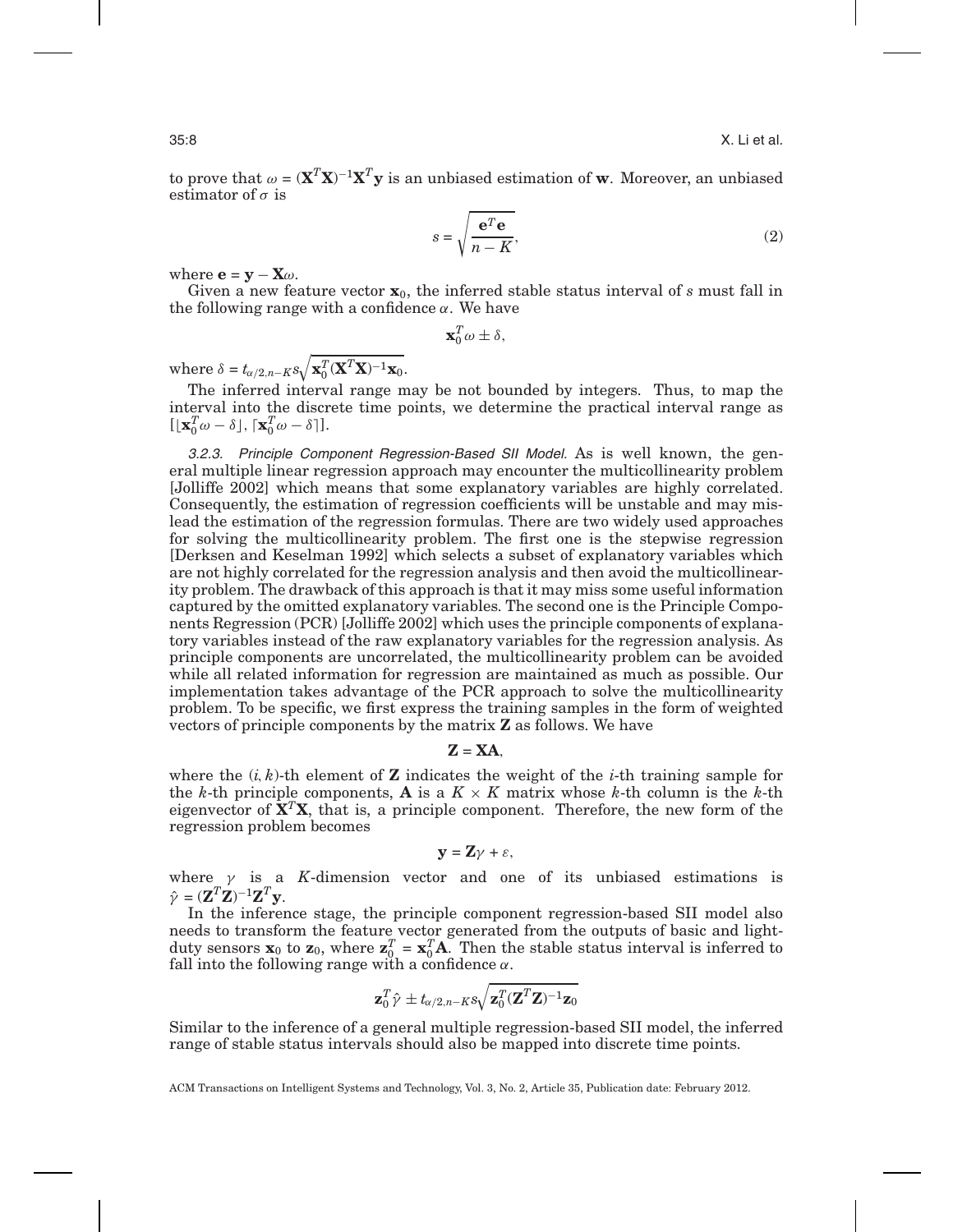

 $t_i$  means s is inferred in the stable status and  $t_i$  means s is inferred in the unstable status

Fig. 4. The framework of a learning-based context-sensing system.

# **4. LEARNING-BASED CONTEXT-SENSING SYSTEMS**

#### **4.1. Framework**

The context-sensing system is a middleware in mobile devices which provides unified APIs of context information to context-aware applications. We have three assumptions for a learning-based context-sensing system as follows. First, the sampling intervals of all light-duty sensors and basic sensors are the same. Second, the sampling intervals of heavy-duty sensors are integer multiples of that of the light-duty sensors and basic sensors. Last, the first invocations for all context sensors are synchronous when the system starts. These assumptions are reasonable for a learning context-sensing system because it needs as many outputs of basic and light-duty sensors as possible at a particular time point to infer the status of a heavy-duty sensor. It is worth noting that a context-aware application can avoid using the context-sensing system and directly invoke a context sensor with different sampling intervals if it has a special need. But it is beyond the scope of the context-sensing system so we do not discuss more details for this problem.

The framework of a learning-based context-sensing system is shown in Figure 4. The figure only illustrates the case of one heavy-duty sensor, but the framework can be easily generalized to the case of multiple heavy-duty sensors. From the figure we can see that the system includes two components, namely, the context learning component and the context-sensing component. The former is used for learning an SSI model and the latter is used to control context-sensing with the guidance of the learnt model.

The learning-based context-sensing system works as follows. Firstly, for each heavyduty sensor *s*, the system collects the outputs of all context sensors with the sampling interval of *s* spanning for a predefined period, such as one week. The collected data are organized as a set of context records with timestamps where each context record contains the outputs of both *s* and basic and light-duty sensors.

Secondly, for each heavy-duty sensor *s*, the context learning component learns an SSI model  $\mathcal{F}_s$  from the collected context records of the mobile user. The model  $\mathcal{F}_s$ reflects the relationship between *s* and basic/light-duty sensors for the particular user.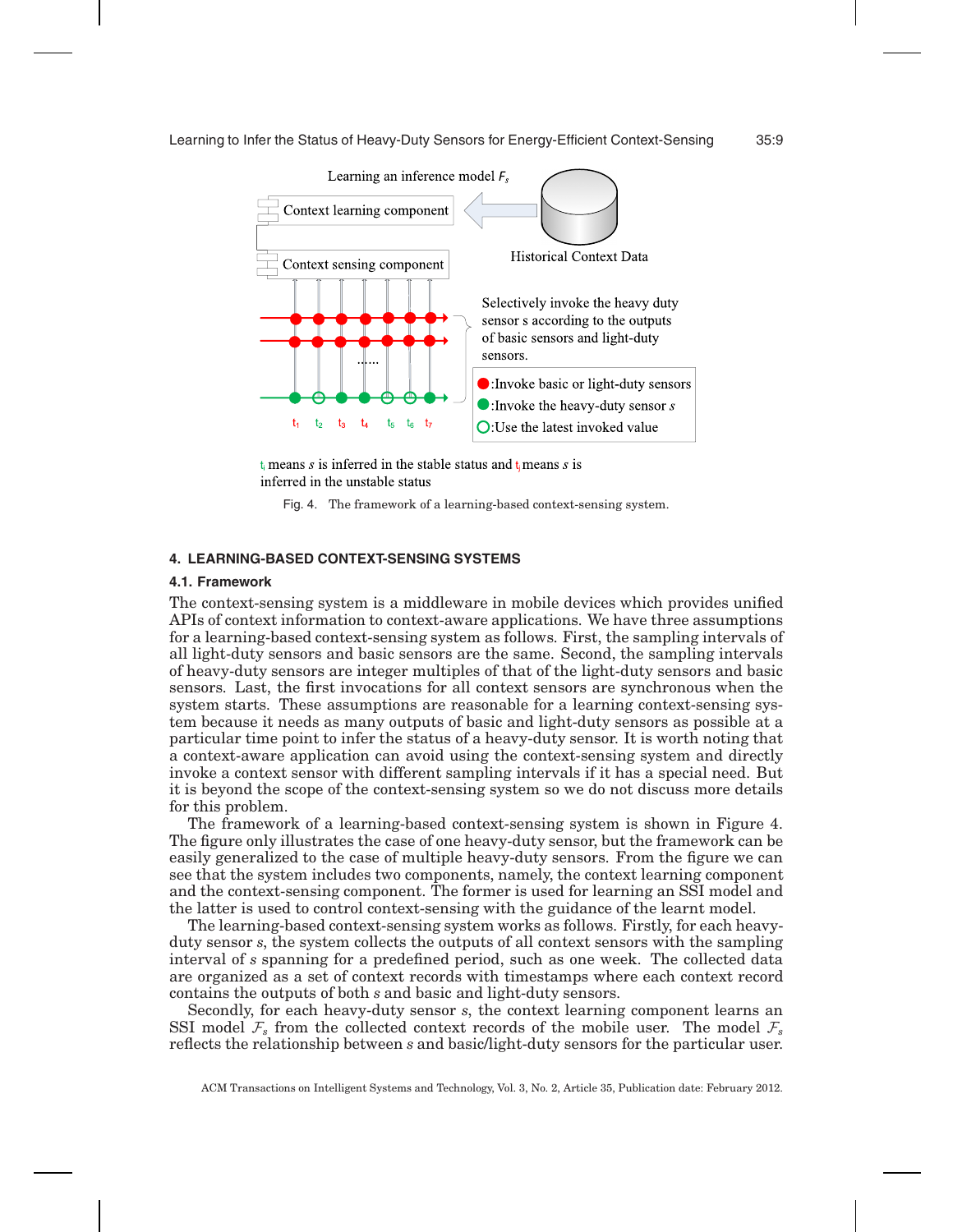

Fig. 5. An example of the error accumulation caused by a false positive inference. The system selectively invokes the audio-level sensor and reads the real output (filled bar) according to the inference that that sensor is probably in an unstable status (−1). Otherwise (1), it uses the latest invoked output of the audiolevel sensor (blank bar).

Last, the context-sensing component selectively invokes the heavy-duty sensor *s* if the model  $\mathcal{F}_s$  infers that *s* is in an unstable status according to the outputs of basic and light-duty sensors. Otherwise, it provides the latest updated real output of *s* to context-aware applications as the estimation of *s*'s output at the current time point.

#### **4.2. Reducing the Errors of Estimations**

A learning-based context-sensing system may have two kinds of inference errors. One is falsely inferring that a heavy-duty sensor *s* is in an unstable status, which is denoted as *false negative inference* for short. The other one is falsely inferring that a heavyduty sensor *s* is in a stable status, which is denoted as *false positive inference* for short. If the system makes a false negative inference for a heavy-duty sensor *s*, we won't lose the real output of *s* at that time point. The only penalty is the unnecessary energy consumption which could be avoided by a correct inference on the status of *s*. However, if the system makes a false positive inference for *s*, the real output of *s* at that time point will be lost. What is worse, the errors of the estimated outputs may accumulate and thus cause more contextual information loss.

For example, Figure 5 illustrates the error accumulation caused by a false positive inference on an audio-level sensor. The outputs of the audio-level sensor fall into the range of [1,5] where the higher the background audio level, the larger the output. In the figure, both the sequence of real outputs (denoted as *O*) and the sequence of estimated outputs (denoted as  $O'$ ) are shown. The corresponding real stable status sequence (denoted as *S*) and the inferred stable status sequence (denoted as *S* ) are also shown for the ease of understanding how the system works. From the figure we can see that the false positive inference occurring at the ninth time point causes five errors of the estimated outputs.

To this end, we introduce the maximum update interval *Tmax* to control the time how long the system invokes the heavy-duty sensors mandatorily for reducing the probable accumulated errors in their estimations. To be specific, if the system has not invoked a heavy-duty sensor *s* within *Tmax*, it will mandatorily invoke *s* and read the real output to reduce the risk of accumulated errors. Take the case in Figure 5 for example, if we set *Tmax* to be three sampling intervals, when the false positive inference happens, the system does not always estimate the output of *s* by the value read at the seventh time point. Instead, it mandatorily invokes the audio-level sensor when it has not invoked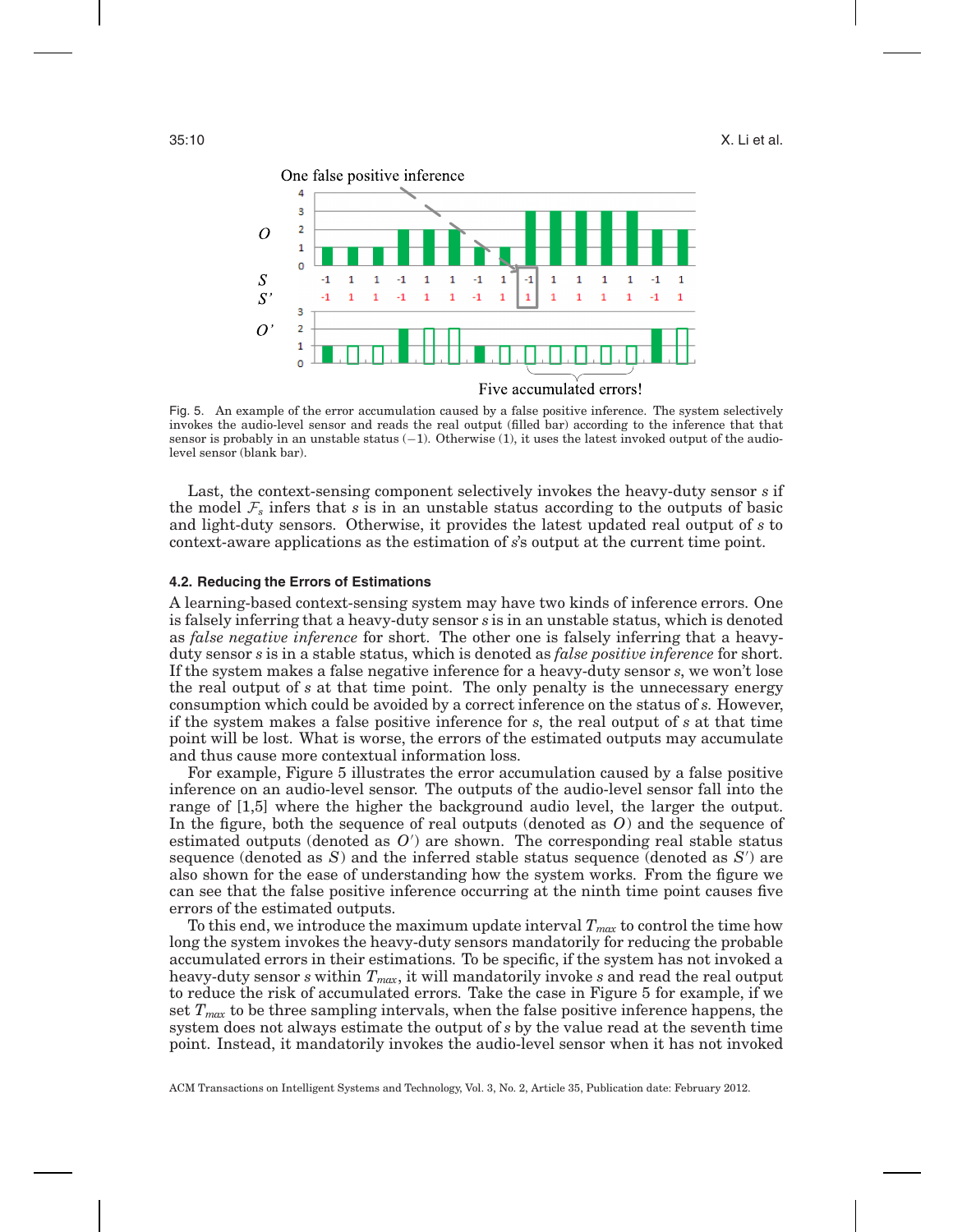

Fig. 6. An example of reducing the accumulated errors of the estimated outputs through *Tmax* where  $T_{max} = 3$ .

the sensor within three sampling intervals. Thus, four accumulated errors are avoided. Figure 6 illustrates how  $T_{max}$  reduces the accumulated errors of the estimated outputs.

# **5. EXPERIMENTS**

To evaluate the effectiveness and efficiency of the proposed approach for contextsensing, we conduct extensive experiments on real datasets for the GPS and audiolevel sensors. In this section, the detailed experimental results are reported and discussed.

# **5.1. GPS Sensing**

GPS sensors are major high energy-consuming context sensors and widely used by many context-aware applications. In this section, we evaluate several implementations of the proposed learning-based context-sensing approach for GPS sensing.

The evaluation is conducted on the context data collected from mobile devices but not directly conducted on mobile devices. It is because the main objective of this article is to explore the feasibility of applying machine learning technologies to energyefficient context-sensing and comprehensively evaluate the performance of varying implementations in terms of complexity, sensing accuracy, and energy efficiency. Conducting the evaluation on benchmark datasets but not on real mobile devices makes our experiments repeatable.

5.1.1. Datasets. We collect 10 college volunteers' context data through their smart phones spanning for one month. The collected data include both indoor data and outdoor data, and the geographical area of the data collection basically covers the three campuses of the university. All of the smart phones are installed with the Symbian60v3 operating system and equipped with multiple sensors such as GPS sensors, application monitoring sensors, and 3D accelerometers. The collected data include rich types of context data listed in Table I. Among the basic and light-duty sensors used in the experiments, only the battery-level sensor and the inactive time sensor have numeric outputs. However, we convert outputs of the time sensor to numeric values for reflecting the continuity property of the time information though their raw format are strings. Specially, we convert the time  $hh$  :  $mm$  to an integer as  $hh \times 60 + mm$ .

In the data collection, the sampling intervals of all sensors are set to be one minute. It is worth noting that although we set a unified sampling interval, the numbers of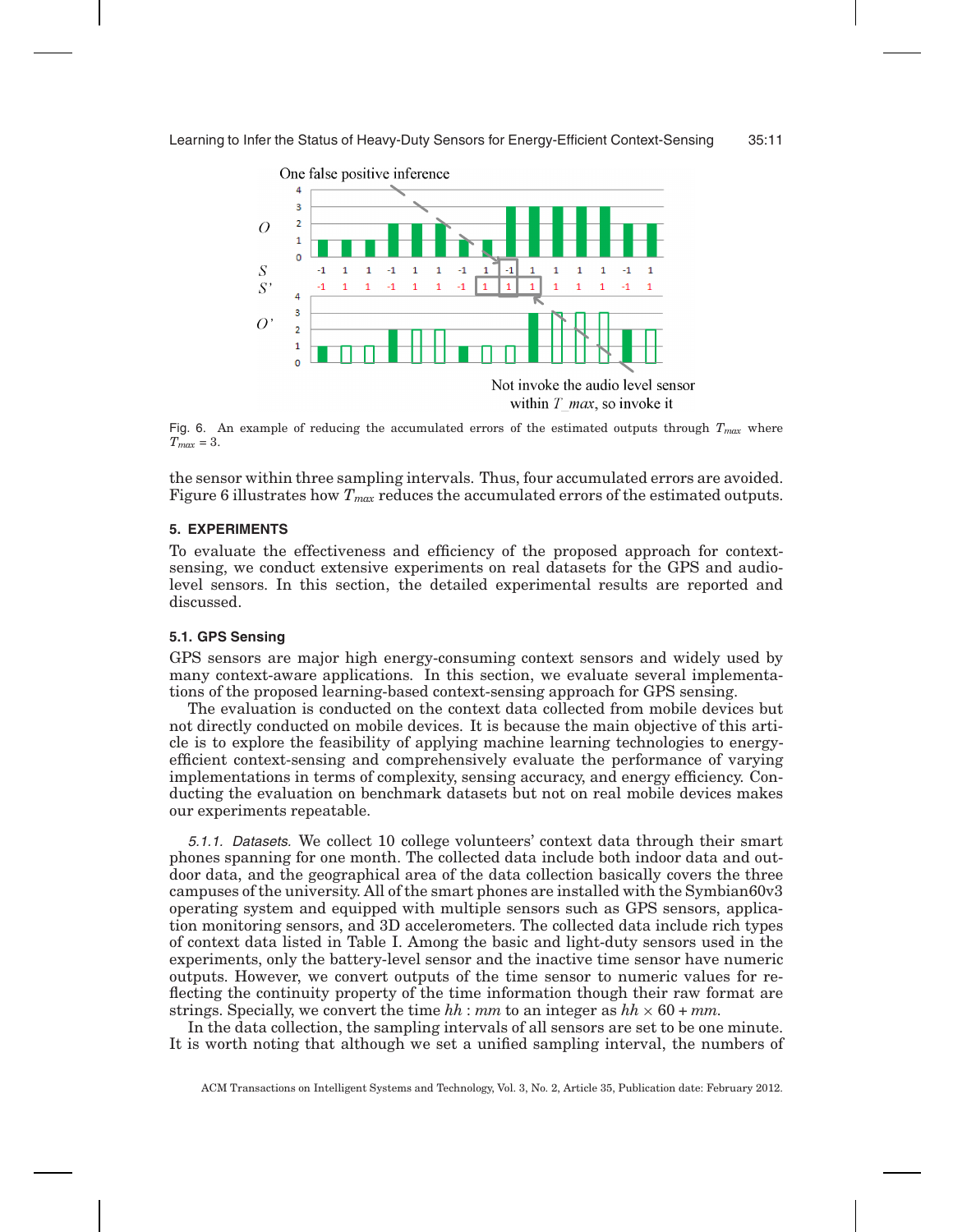| Sensor type | Context             | Value range                        |  |  |
|-------------|---------------------|------------------------------------|--|--|
|             | Day name            | Monday, Tuesday, , Sunday          |  |  |
| Basic       | Time                | AM0:00, AM0:01,, PM24:00           |  |  |
|             | Battery level       | Percentage                         |  |  |
|             | Profile type        | General, Silent, Meeting, Outdoor  |  |  |
|             | Cell ID             | Strings.                           |  |  |
|             | Area ID             | Strings.                           |  |  |
| light-duty  | Inactive time       | Integers (minute).                 |  |  |
|             | <b>Running Apps</b> | Web, Message, Music, , Game        |  |  |
| heavy-duty  | GPS coordinate      | Pair of longitude and latitude.    |  |  |
|             | Accelerometer       | Triple of accelerating parameters. |  |  |

Table I. The Collected Context Data

| Owner ID | #Context records | #Features | Unstable ratio |
|----------|------------------|-----------|----------------|
| А        | 8846             | 180       | 0.0797         |
| В        | 27787            | 848       | 0.1776         |
| C        | 25365            | 799       | 0.3560         |
| D        | 23166            | 530       | 0.1530         |
| E        | 30700            | 90        | 0.1045         |
| F        | 19976            | 270       | 0.1398         |
| G        | 25873            | 817       | 0.1054         |
| H        | 25626            | 183       | 0.0795         |
| T        | 21293            | 198       | 0.0840         |
| J,       | 22239            | 77        | 0.0403         |

|  |  |  |  |  | Table II. The Details of Each Dataset |
|--|--|--|--|--|---------------------------------------|
|--|--|--|--|--|---------------------------------------|

context records collected from each volunteer may be different because volunteers can manually turn off the context data collection software in the case of low battery level. Moreover, some context records lack the GPS coordinates because the GPS sensor cannot find the satellite signal when the user is indoors. For such context records, we use the GPS coordinates occurring in the nearest context record as its GPS coordinates. This approach is reasonable because in this way SSI models take the indoor status as a stable status for the GPS sensor and do not invoke it in this case.

Table II shows the details of each volunteer's context dataset, where the *Owner ID* indicates the owner of the dataset, *#Context records* indicates the number of context records the dataset contains, *#Features* indicates the number of features extracted from the dataset by the method mentioned in Section 3, and *Unstable ratio* indicates the ratio of unstable statuses of the GPS sensor. We determine a GPS sensor is in an unstable status if and only if its output denotes the user has moved more than ten meters compared with the last GPS coordinates. Otherwise, we determine the GPS sensor is in a stable status.

5.1.2. Evaluation. The measurements of learning-based context-sensing systems for a heavy-duty sensor *s* should at least take into account two aspects, namely, the sensing accuracy and the energy efficiency. The sensing accuracy for *s* means the ratio of correct system outputs. The energy efficiency for *s* can be measured by the *Ratio of*  $Reduced~Invocations~ (RRI)$  of  $s$ . The RRI of  $s$  is calculated by  $\frac{N-N_i}{N}$ , where  $N_i$  denotes the number of invocations of *s* and *N* denotes the number of test cases. Furthermore, for the sake of privacy protection, it is desirable to learn SSI models in device for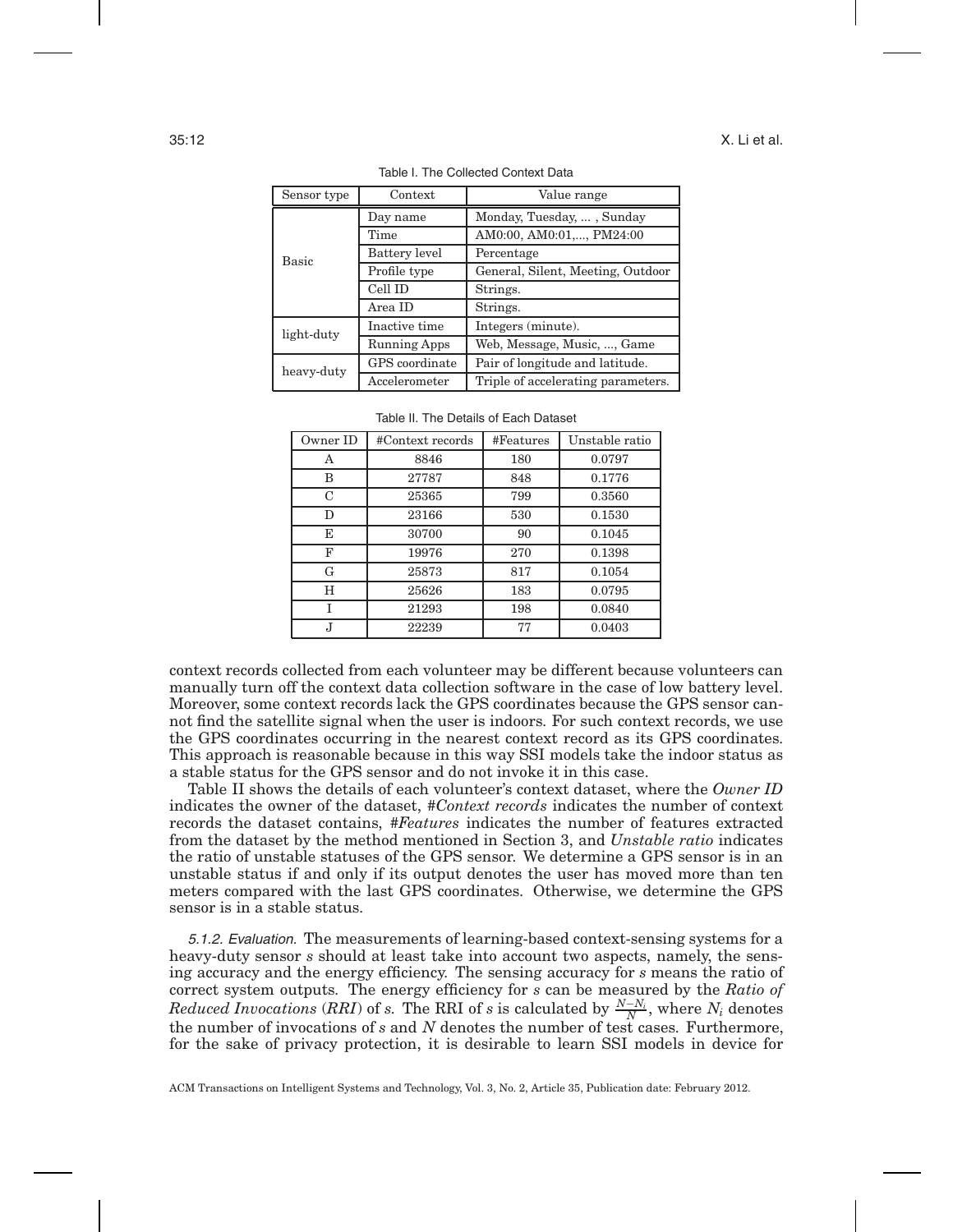

Fig. 7. Spherical comparison for GPS sensing accuracy with (a)  $T_{max} = 30$ min, (b)  $T_{max} = 60$ min, and (c)  $T_{max} = \infty$ .

avoiding the leak of the historical context data of mobile users. In this case, the computation cost of learning an SSI model is also taken into account as a measurement for learning-based context-sensing systems since the computation power of mobile devices is relatively limited compared with PCs.

We evaluate several implementations of the learning-based context-sensing approach with varying SSI models in terms of GPS sensing accuracy, energy efficiency, and the cost of training and storage. For CSI models, we implement the Support Vector Machine-based CSI (SVM-CSI) model and the Decision-Tree-based CSI (DT-CSI) model. For SII models, we implement the Multiple Linear Regression-based SII (MLR-SII) model and the Principle Component Regression-based SII (PCR-SII) model. Moreover, for each volunteer's dataset, we use the data of the first three weeks as the training set and use the data of the last week as the test set.

The first baseline is Continuous GPS (CGPS) sensing which always invokes the GPS sensor with the same sampling interval. Since there is nonlearning-based energy context-sensing strategy reported by previous works, we use a nonlearning-based approach proposed in Abdesslem et al. [2009] as another baseline. The basic idea of this approach is to invoke the GPS sensor only when the 3D accelerometer indicates the mobile device is moving. For simplicity, we denote it as Accelerometer-based GPS (AGPS) sensing.

Accuracy. Similar to determining the unstable status, we take the estimated GPS coordinates correct if the distance error is less than ten meters. Figure 7 compares the GPS sensing accuracy of varying SSI models for each volunteer. From this figure we can see that with a proper *Tmax*, the performance of all models for GPS sensing accuracy are comparable. For each volunteer's context data, the GPS sensing accuracy of any SSI model is bigger than 90%, which implies that all SSI models are effective for GPS sensing. However, when the  $T_{max}$  is set to be  $\infty$ , which means that there is no threshold of the continuous estimations to reduce the accumulated estimation errors, the performance of the DT-CSI model for GPS sensing accuracy significantly drops while other SSI models still keep good performance. It implies that the DT-CSI model is more sensitive to the accumulated estimation errors. In other words, it is less robust than other models. We conduct experiments with other *Tmax* settings. The experimental results show the GPS sensing accuracy of the DT-CSI is always good with a wide range of *Tmax* settings (from tens to hundreds). The accuracy of both baselines is 100% for each volunteer because there is no uncertain factor for them. Learningbased approaches underperform the rule-based approach and the naive approach in terms of GPS sensing accuracy, but the difference is not big. Since the accuracies of the two baselines are same for each volunteers, we do not show their accuracy curves in Figure 7 for keeping its clarity.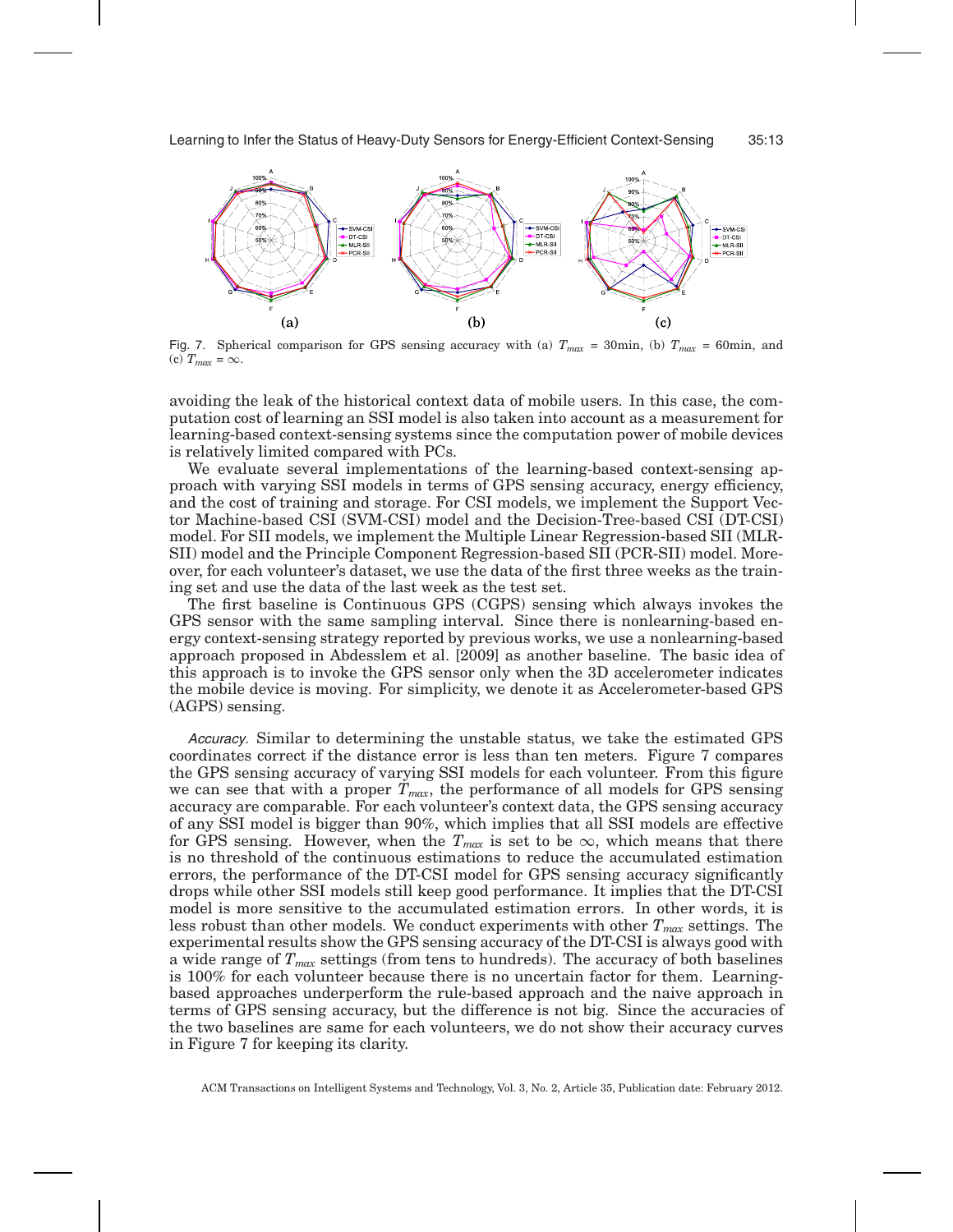$35:14$  X. Li et al.  $\,$ 



Fig. 8. Spherical comparison for GPS sensing accuracy when users are moving with (a) *Tmax* = 30min, (b)  $T_{max} = 60$ min, and (c)  $T_{max} = \infty$ .

We also evaluate the GPS sensing accuracy of exact inference models. To be specific, we take advantage of the support vector machine to build a GPS coordinates classifier. As expected, the best accuracy on each dataset is less than 10%. It may be because the outputs of GPS are too diverse to be inferred according to the outputs of basic and light-duty sensors.

Sometimes the general GPS sensing accuracy cannot reflect the real effectiveness of GPS sensing due to the data imbalance. Extremely, when a user rarely moves, a model which always infers stable statuses can achieve a good accuracy though actually it has no ability of inference. Therefore, we also evaluate varying SSI models with respect to GPS sensing accuracy when users are moving, that is, the users' positions are continuously changing. In this case, the GPS sensor is always in an unstable status and it is more difficult to achieve a good accuracy. Figure 8 compares the GPS sensing accuracy of varying SSI models for each volunteer when users are moving. From this figure we can see that with proper  $T_{max}$ , SVM-CSI achieves the best GPS sensing accuracy and DT-CSI underperforms it a little. For each volunteer's context data, the GPS sensing accuracy of any SSI model is bigger than 70%. For SVM-CSI and DT-CSI, the index is even over 80% for most datasets.

We do not show the GPS sensing accuracy when the user stays at a location, that is, the GPS sensor is always in a stable status. It is because there will be no information loss if a stable status is not inferred correctly since the correct GPS result will still be output. The only effect is that the sensing system will need additional unnecessary invocations of the GPS sensor and consume more energy.

One may argue for another metric which evaluates the SSI models by comparing their ROC curves. Indeed, among the four proposed SSI models, it is only possible to generate ROC curves to evaluate the performances of SVM-CSI and DT-CSI for stable status inference since they are both classifiers of stable status. However, for the other two SII models, which are essentially regression models, it may not make sense to generate ROC curves. The reason is that these two SII models are not directly used for classifying the stable status of each test case. Instead, they are used for estimating the time interval *T* between two output changes of a heavy-duty sensor. Then, *T* is used for segmenting the sequence of test cases. In other words, all test cases during *T* time intervals are classified as stable status. Since the relationship between the precision of *T* and the precision of the classifying results is not clearly modeled, the ROC curves for *T* may not be proper to be used for evaluating the performance of these two SII models for stable status inference. As a result, we do not compare the ROC curves of four SSI models for evaluating their effectiveness for GPS sensing.

Energy Efficiency. The energy efficiency of GPS sensing is measured by the Ratio of Reduced Invocations (RRI) of the GPS sensor. Notice that in our experiments "invocation" is simulated by reading the real data of the test data. Obviously, the bigger the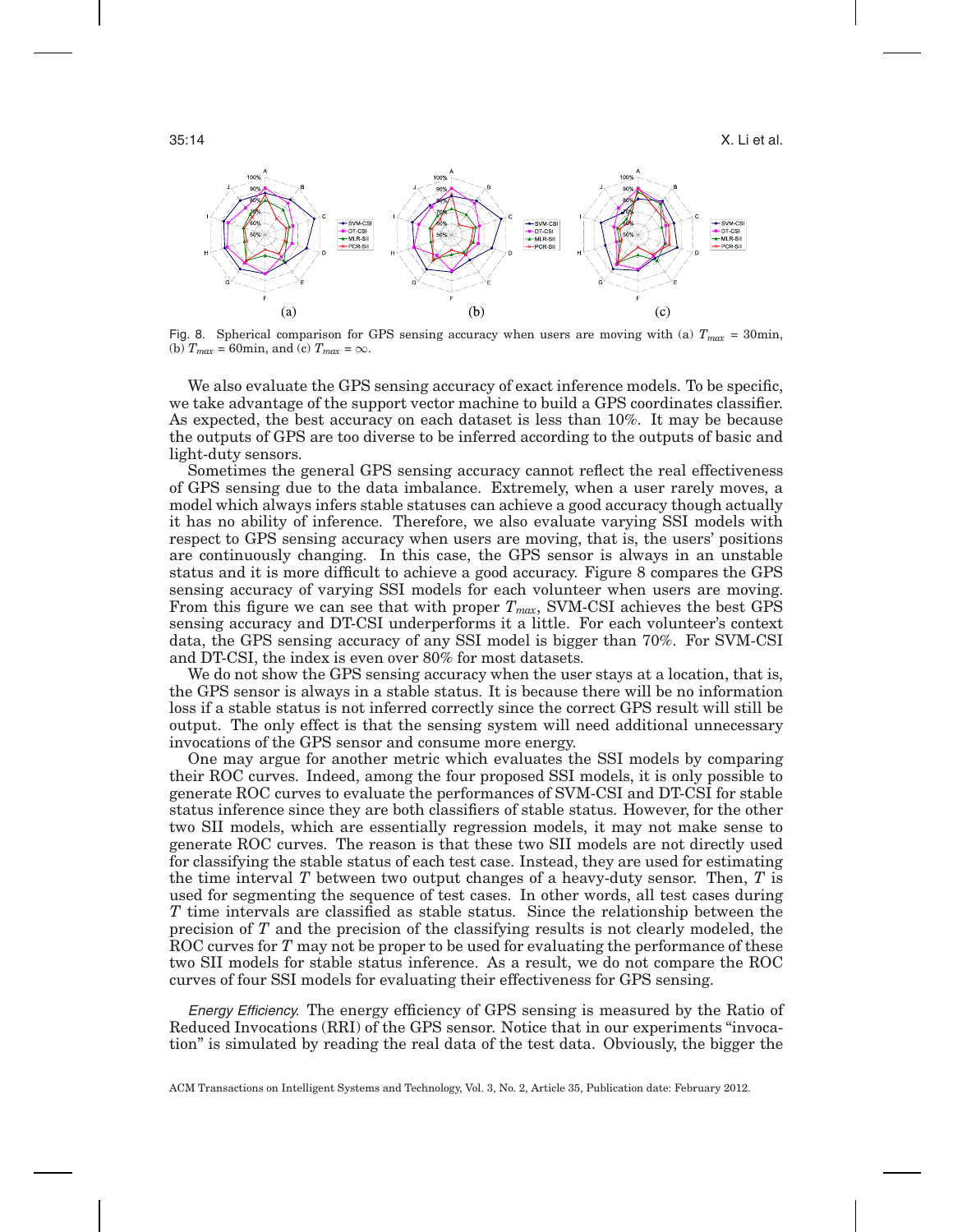

Fig. 9. Spherical comparison for energy efficiency in terms of RRI with (a)  $T_{max} = 30$ min, (b)  $T_{max} = 60$ min, and (c)  $T_{max} = \infty$ .



Fig. 10. Energy consumption of inference for (a) DT-CSI, (b) MLR-SII, and (c) PCR-SII.

RRI, the better the performance of the system in terms of energy efficiency. However, for the AGPS, we also need to take into account the energy consumption from the continuous invocations of the 3D accelerometer since its energy consumption more than 25% of that of the GPS sensor [Abdesslem et al. 2009] and cannot be omitted. Therefore, we calculate the RRI of AGPS by  $\alpha - 25\%$  to reflect its additional energy cost of GPS sensing, where  $\alpha$  is the raw RRI of AGPS.

Figure 9 compares the RRI of the two baselines and varying SSI models for each volunteer. From this figure we can see that the SVM-CSI model and the DT-CSI model consistently outperform other SSI models and the two baselines in terms of energy efficiency. Specially, they averagely reduce more than 70% invocations of GPS sensors for all volunteers.

One may argue that the reduction of invocations for heavy-duty sensors may not reduce the whole energy consumption because the inferences of SSI models need additional energy. Figure 10 shows the energy consumption of inference for varying SSI models in a Nokia N97 smart phone with 128M main memory. We do not show the energy consumption of inference for SVM-CSI because it needs too much memory to run. From the figure we can see that the energy consumption of inference for varying SSI models is very trivial compared with the invocations of heavy-duty sensors (Figure 3).

We also show the energy consumption of the same smart phone when no process is running (standby mode) in Figure 11. We can see that the energy consumption of inference for SSI models is comparable to standby mode.

Training Cost. Because the two baselines have no training cost, we only evaluate the cost of training varying SSI models. Figure 12(a) compares the time cost for training varying SSI models on a Core  $2 \times 2.0$ G CPU, 2G main memory PC. The training algorithm of SVM-CSI is implemented by C++ based on a widely used SVM implementation libSVM [Chang and Lin 2001]. The training algorithm of DT-CSI is implemented by C++ based on CART [Steinberg and Colla 1997]. The training algorithms of MLR-SII and PCR-SII are implemented by MATLAB7.0. From the figure we can see that the time cost of training an SVM-CSI model is much larger than those of other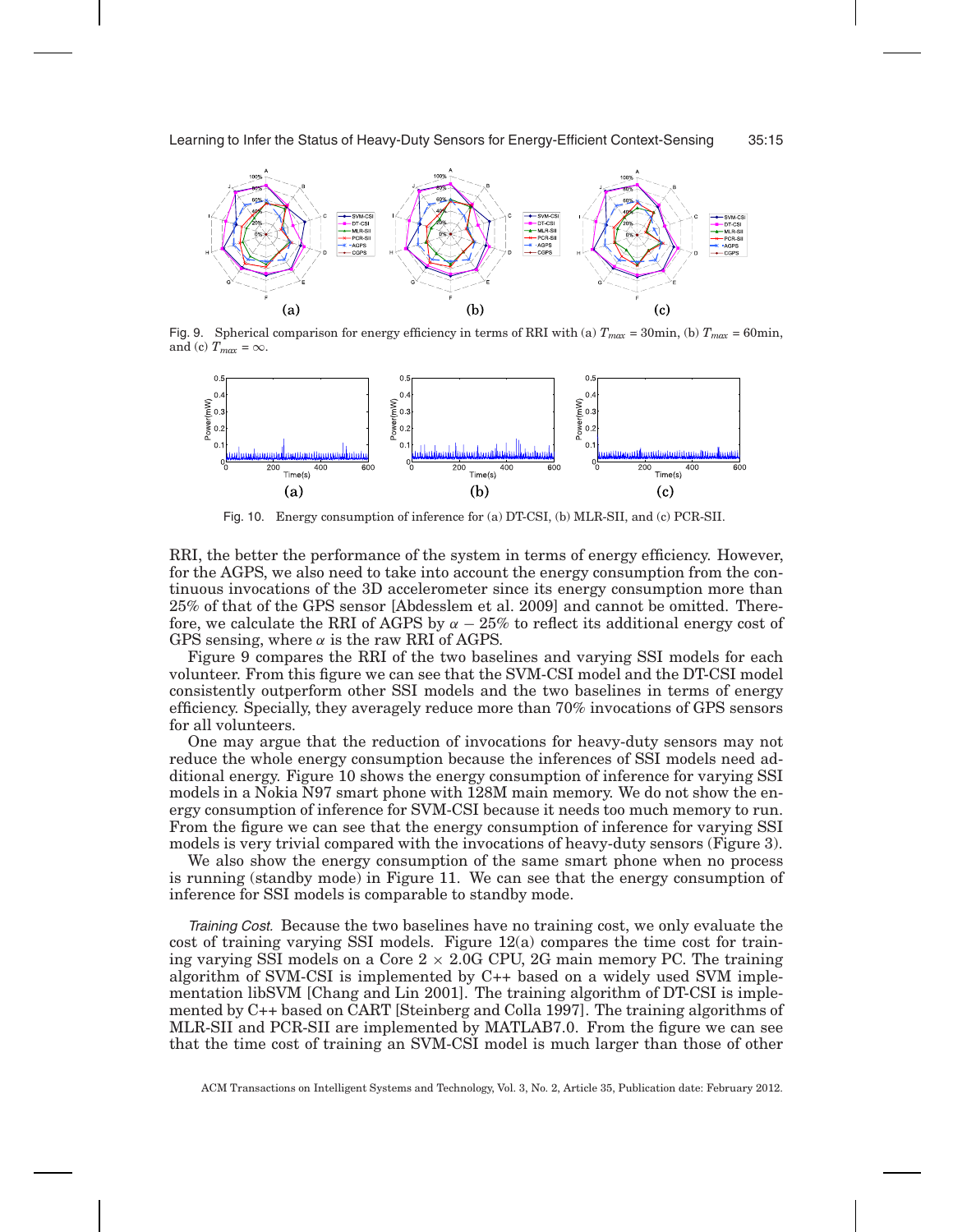

Fig. 11. The energy consumption of standby mode.



Fig. 12. Spherical comparison for (a) time cost of training, (b) memory requirement of training, and (c) storage cost.

SSI models. Considering in practice it needs to train multiple SVM-CSI models with different parameter settings, that is, *C* and then perform the model selection, the computation cost of training an SVM-CSI model is almost unacceptable for mobile devices. In contrast, the training of the MLR-SII model and the PCR-SII model is very efficient. The DT-CSI is also a good alternative since the training time is usually less than ten seconds.

Figure 12(b) compares the memory cost for training varying SSI models. From this figure we can see that the memory costs for training DT-CSI and PCR-SII are remarkably smaller than other SSI models, while the memory cost for training SVM-CSI is biggest.

Figure 12(c) compares the storage cost for varying SSI models. From this figure we can see that the storage costs of DT-CSI and PCR-SII are remarkably smaller than other SSI models. Furthermore, the SVM-CSI model needs the most space of storage.

We do not show the time cost of inference for varying SSI models because the computation cost of the inference stage is very trivial. All of the implemented SSI models can output the inference result less than 10 ms.

To comprehensively compare the performance of different SSI models and two baselines for GPS sensing, we list their performance in terms of different measurements in the Table III. For each method, the performance in terms of each measurement is categorized to "Good", "OK", or "Bad" by taking into account the comparison with others. It is worth noting that the two baselines are not considered in the comparisons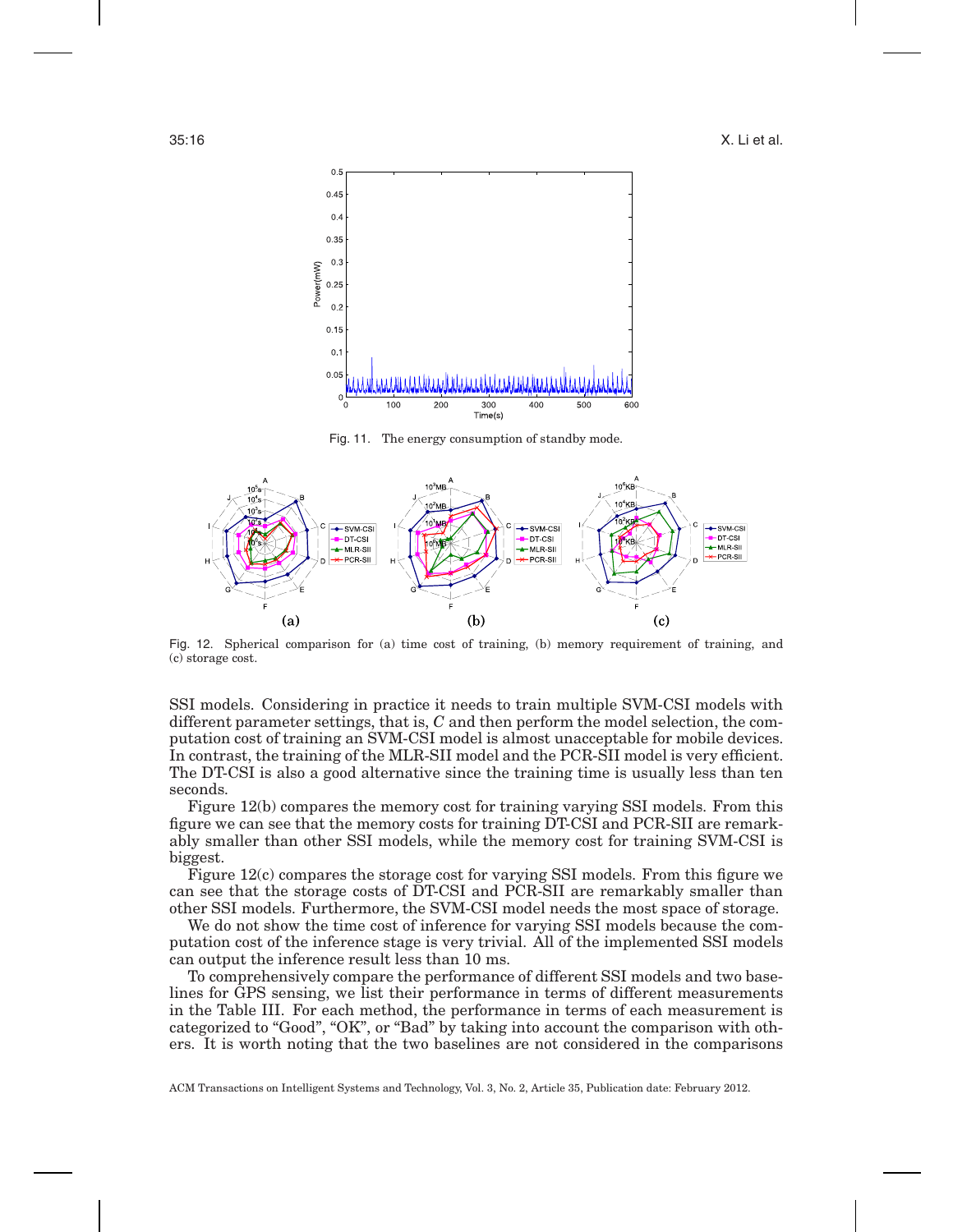| Method      | Accuracy | <b>RRI</b> | Training cost | Storage cost |
|-------------|----------|------------|---------------|--------------|
| SVM-CSI     | Good     | Good       | Bad           | Bad          |
| DT-CSI      | Good     | Good       | Good          | Good         |
| MLR-SII     | Good     | Ok         | Good          | Ok           |
| PCR-SII     | Good     | Ok         | Good          | Good         |
| <b>AGPS</b> | Good     | Ok         |               |              |
| <b>CGPS</b> | Good     | Bad        |               | -            |

Table III. The Comprehensive Evaluation of Varying SSI Models for GPS Sensing

of training cost and storage cost because they are not learning-based approaches. The evaluation is conducted in the case that a proper  $T_{max}$  is set. From the table we can see that the performance of the DT-CSI model is best by taking into account all measurements.

#### **5.2. Audio-Level Sensing**

To study the generality of the proposed approach, we also evaluate it for another kind of heavy-duty sensors, that is, audio-level sensors. Audio-level sensors are used to provide the audio level of the background noise to some noisy-sensitive applications and its average energy consumption is more than 80% of the GPS sensor [Abdesslem et al. 2009].

5.2.1. Dataset. We use a public dataset named NokiaContextData [2004] as the experimental data for audio-level sensing. The data consists of rich type of context data of a volunteer spanning for 21 days including the time information, the running applications, the Cell ID, the area ID, and the environmental information such as pressure, humidity, audio level, and temperature. The context data collection is conducted by a smart phone, a sensor box, and a laptop PC when the user goes to his workplace or goes back home.

The audio level is expressed by 1–5 scores to differentiate the background noise level. In the experiments, we use the outputs of basic sensors including the time information and the Cell ID, and the area ID, and the output of the light-duty sensor, that is, the running applications to infer the status of the audio-level sensor. We extract 148 features from 127,698 context records for training SSI models and use the context data of the first two weeks as the training set. The remaining context data is used as the test set.

5.2.2. Evaluation. Similar to the experiments for GPS sensing, we evaluate the context-sensing system with varying SSI models in terms of sensing accuracy, energy efficiency (RRI), and training cost. Since there is no previous works for the strategies of energy-efficient audio-level sensing, we only use Continuous invocations of the Audio-Level (CAL) sensor as the baseline.

Accuracy. Figure 13 compares the audio-level sensing accuracy of varying SSI models. From this figure we can see that with a proper setting of the  $T_{max}$ , the performance of all models for audio-level sensing accuracy are acceptable since each SSI model's accuracy is over 85%. DT-CSI and SVM-CSI clearly outperform others with a proper *Tmax* but underperform others without the constraint of  $T_{max}$ . The accuracy of the baseline CAL is obviously 100% so we do not show it in the figure.

Similar to the experiments for GPS sensing, we also evaluate the audio-level sensing accuracy of exact inference models. We build a support vector machine-based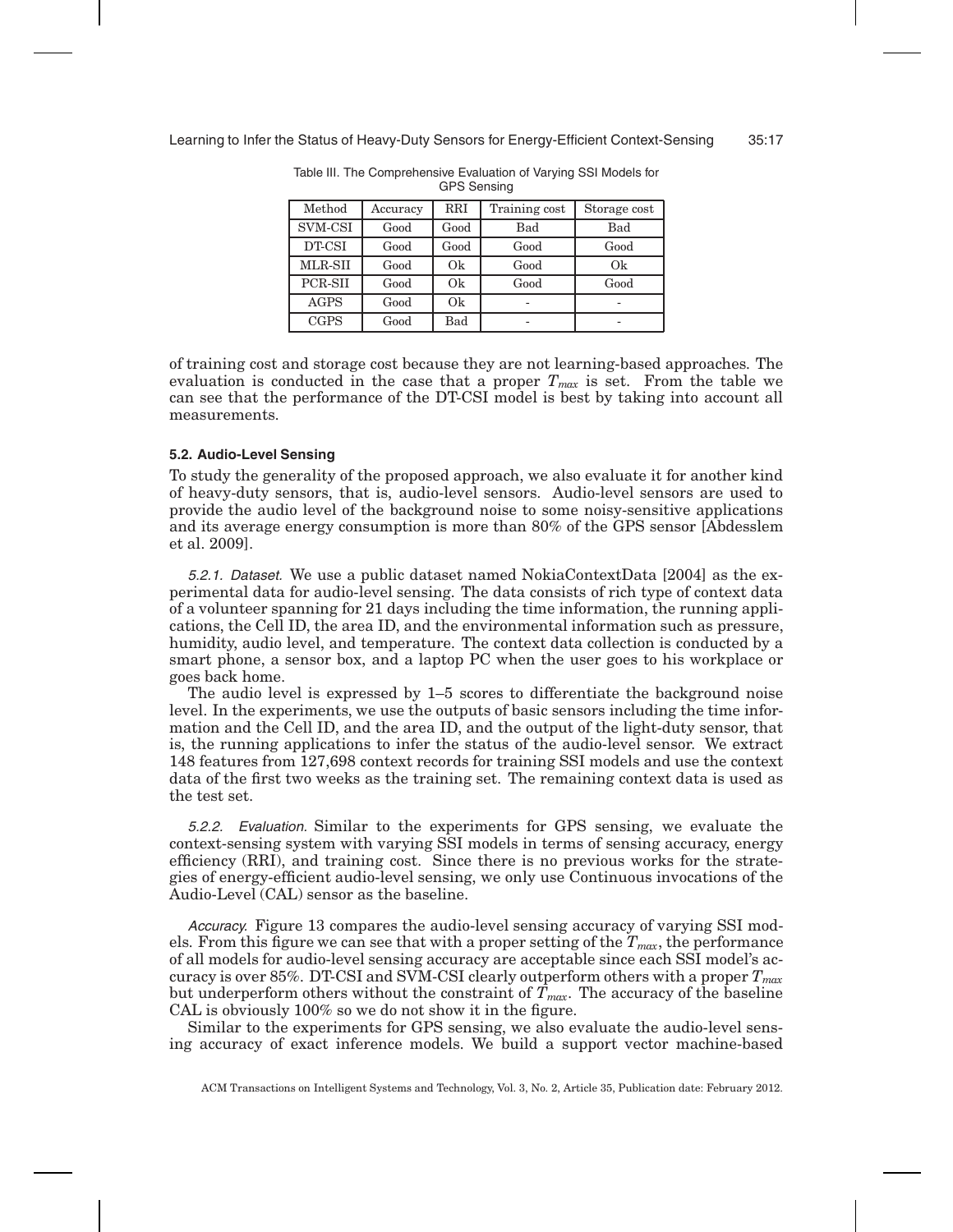

Fig. 13. The audio-level sensing accuracy of varying SSI models.



Fig. 14. The audio-level sensing accuracy of varying SSI models when the audio level changes.



Fig. 15. The energy efficiency of the systems in terms of RRI for audio-level sensing with varying SSI models.

audio-level classifier and find that the best accuracy on each dataset is less than 4%, which implies that exact inference models are not proper for audio-level sensing.

Figure 14 compares the audio-level sensing accuracy of varying SSI models when the audio level really changes. From this figure we can see that with a proper setting of the *Tmax*, the performance of all models for audio-level sensing accuracy are over 60% while DT-CSI and SVM-CSI's accuracy can reach 80%.

Energy Efficiency. The energy efficiency for audio-level sensing is also measured by RRI. Figure 15 compares the RRI of varying SSI models for each volunteer. From this figure we can see that the SVM-CSI model and the DT-CSI model dramatically outperform other SSI models in terms of energy efficiency. Both of them reduce more than 60% invocations of the audio-level sensor with varying  $T_{max}$  in the experiment. Moreover, all models at least reduce 50% real invocations of the audio-level sensor. The RRI of the baseline CAL is always zero so the figure does not show the value.

Training Cost. Because there is no additional training cost for the baseline, we only evaluate the cost of training varying SSI models. Figures 16(a), (b), and (c) compare varying SSI models for audio-level sensing in terms of training time cost, training memory requirements, and storage space, respectively. Similar to the experiments for GPS sensing, we can see that SVM-CSI needs the most computation cost and the largest storage space. DT-CSI outperforms the two SII models in terms of main memory requirements and space cost but underperforms them in terms of training time cost.

Table IV lists the performance of varying SSI models and the baseline on the audiolevel sensor in terms of different measurements. The evaluation is conducted in the case a proper *Tmax* is set. From the table we can see that the performance of the DT-CSI model is best by taking into account all measurements, similar to the conclusion in the experiments for GPS sensing.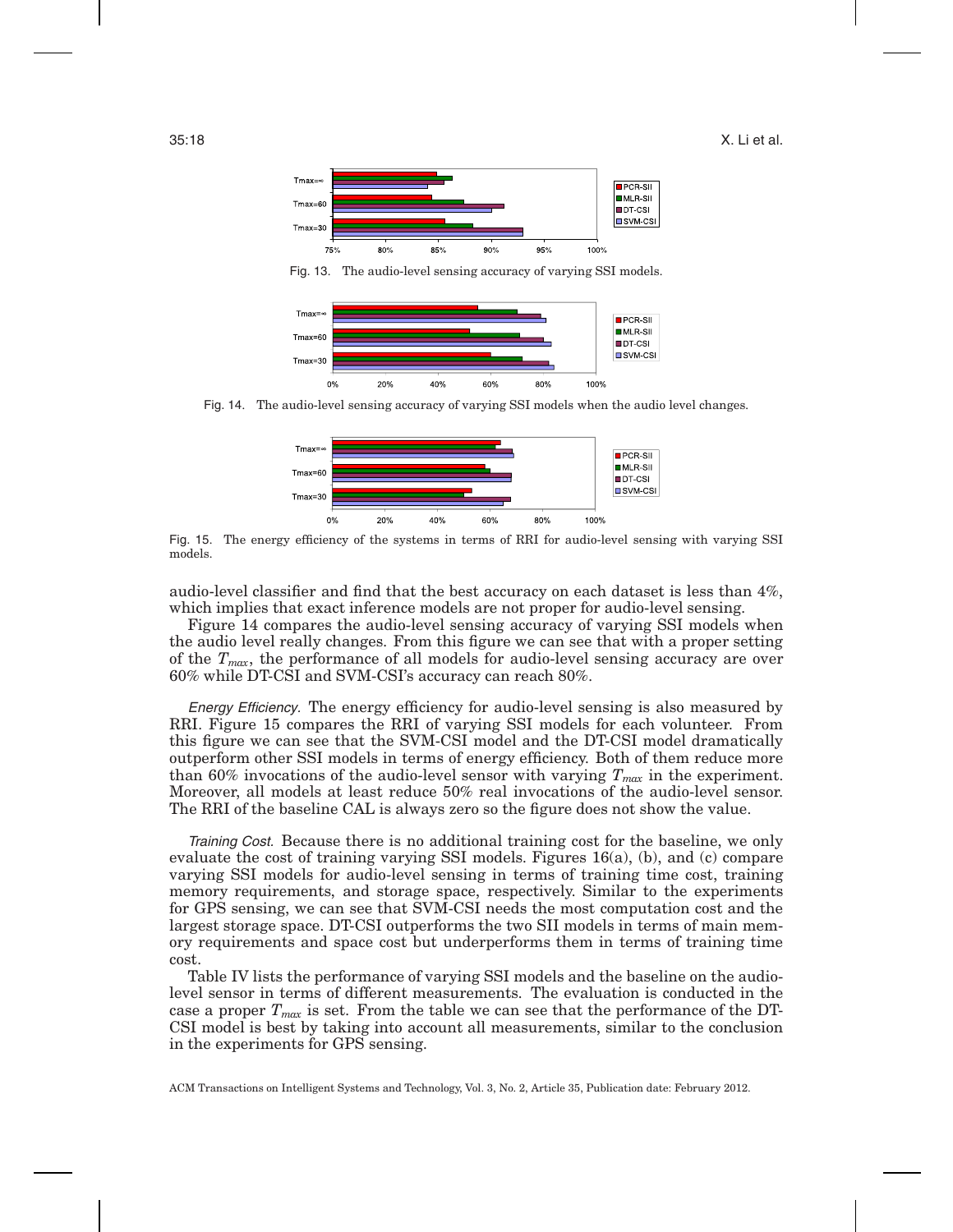

Fig. 16. (a) The training time cost, (b) the training memory requirement, and (c) the storage space of varying SSI models for audio-level sensing.

| <b>AUVILLEVEL OF ISITY</b> |          |              |               |              |  |
|----------------------------|----------|--------------|---------------|--------------|--|
| Method                     | Accuracy | $_{\rm RRI}$ | Training cost | Storage cost |  |
| SVM-CSI                    | Good     | Good         | Bad           | Bad          |  |
| DT-CSI                     | Good     | Good         | Ok            | Good         |  |
| MLR-SII                    | Ok       | Ok           | Good          | Ok           |  |
| PCR-SII                    | Ok       | Ok           | Good          | Good         |  |

CAL Good Bad - - -

Table IV. The Comprehensive Evaluation of Varying SSI Models for Audio Lovel Con

# **5.3. Discussion**

The extensive experimental results of the proposed approach on GPS sensing and audio-level sensing show that learning-based context-sensing approaches, if properly used, can dramatically reduce the energy consumption of continuous sensing for multiple heavy-duty context sensors while keeping acceptable accuracies. Specially, for GPS sensing, we evaluate four learning-based context-sensing models, namely, SVM-CSI, DT-CSI, MLR-SII, and PCR-SII and find that they can more or less reduce the energy consumption of continuous GPS sensing with reasonable sensing accuracy. Moreover, among these approaches, SVM-CSI and DT-CSI dramatically outperform the other two and a baseline method with respect to saving the energy consumption of continuous GPS sensing. In fact, they averagely reduce more than 70% invocations of GPS sensors for all volunteers. However, the experimental results also show that the training and storage cost of SVM-CSI is expensive for mobile devices. To this end, DT-CSI can be regarded as the target method for continuous GPS sensing. For audio-level sensing, the experimental results show similar facts, in that SVM-CSI and DT-CSI dramatically outperform the other two learning-based context-sensing approaches with respect to saving the energy consumption of continuous audio-level sensing. Both of them reduce more than 60% invocations of the audio-level sensor in the experiment. Meanwhile, DT-CSI dramatically outperforms SVM-CSI with respect to training and storage cost.

# **6. RELATED WORK**

# **6.1. Energy-Efficient Context-Sensing**

The most related subject of this article is energy-efficient context-sensing. The problem of mobile context-aware computing has been studied for more than a decade. For example, Schilit et al. [1994] defined the problem of context-aware computing and introduced four categories of context-aware applications. Abowd et al. [1997] presented the Cyberguide project, in which prototypes of a mobile context-aware tour guide were built. Knowledge of the user's current location, as well as the history of past locations, were used to provide several kinds of services expected from a real tour guide.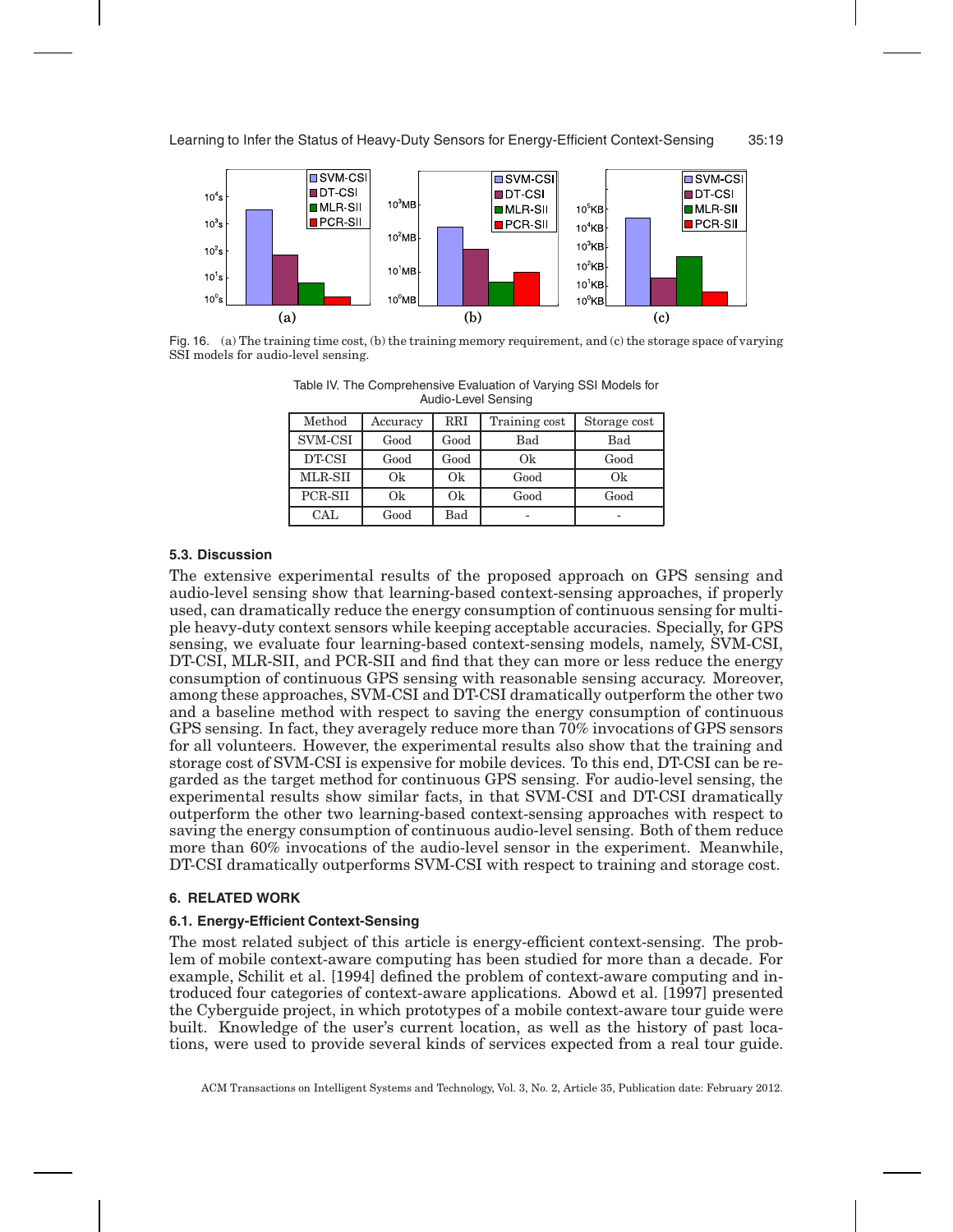Lemlouma and Layaïda [2004] discussed the problem of content adaption for the mobile devices of clients, that is, client context-aware content adaption. The energy efficiency of context-sensing is crucial for the practical application of context-aware computing systems because the battery capacity has been become a bottleneck compared with the fast evolution of the computation ability of mobile devices. Unfortunately, though the improvement of energy efficiency of sensors can directly address the problem, the technology of low-power sensors has not made significant progress in recent years.

Recently, some studies have been reported for improving the energy efficiency of context-sensing by a smart sensing strategy instead of more energy-efficient sensors. For example, for Wifi sensing, Chen et al. [2006] proposed an energy-efficient strategy for selection access points. For GPS sensing, Abdesslem et al. [2009] proposed to selectively invoke the GPS sensor by recognizing the user's movement through the 3D accelerometer. Constandache et al. [2009] proposed to dynamically select one sensor from the GPS sensor, the Wifi sensor, and the Cell ID sensor to provide location information by balancing the remaining energy and the accuracy. Some systems have integrated other heavy-duty sensors including accelerometers and Bluetooth beacons for GPS positioning [Kjærgaard et al. 2009; Paek et al. 2010; Zhuang et al. 2010]. Generally, these works can only apply to improving the energy efficiency of single sensors. Moreover, some of them need to invoke other heavy-duty sensors and then more or less counteract the improvement of energy efficiency. In contrast, the approach proposed in this article can be applied to multiple heavy-duty sensors without additional energy consumption.

# **6.2. Dynamic Energy Management**

Another related field is dynamic energy management. This technique reduces power dissipation by selectively turning off (or reducing the performance of) system components when they are idle (or partially unexploited). These works can be grouped into two categories. One category is to study a general model of energy management. For example, Benini et al. [1999] and Paleologo et al. [1998] proposed power-managed systems using a finite-state, stochastic model. They took the problem of finding an optimal policy which maximizes the average performance level of a system, subject to a constraint on the power consumption, as a stochastic optimization problem. Moreover, Simunic et al. [2000] proposed the time-indexed SMDP model for deriving an optimal policy for dynamic energy management in portable systems. The model can be applied to portable devices, laptop hard disks and WLAN cards. Another category is to study the dynamic policy of energy management for specific components. For example, Garg et al. [2009] proposed a Markov-model-based disk idleness prediction scheme that can be used for reducing disk power consumption when used with a three speed disk. Our work borrows the idea of *selectively turning off some components* from these works and studies the problem of *selectively turning off some context sensors* for energy saving. However, we assume that the idleness of a heavy-duty sensor, that is, the time interval between two changes of its outputs, depends on the outputs of basic and light-duty sensors. By contrast, most works on dynamic energy management assume the idleness of each component is independent. Consequently, the technique of our work is totally different from the aforesaid works.

#### **6.3. Learning-Based Sensing in Wireless Sensor Networks**

The last related field is energy-saving sensing technology for wireless sensor networks. Smart sensing strategy-based energy-saving sensing is widely studied for wireless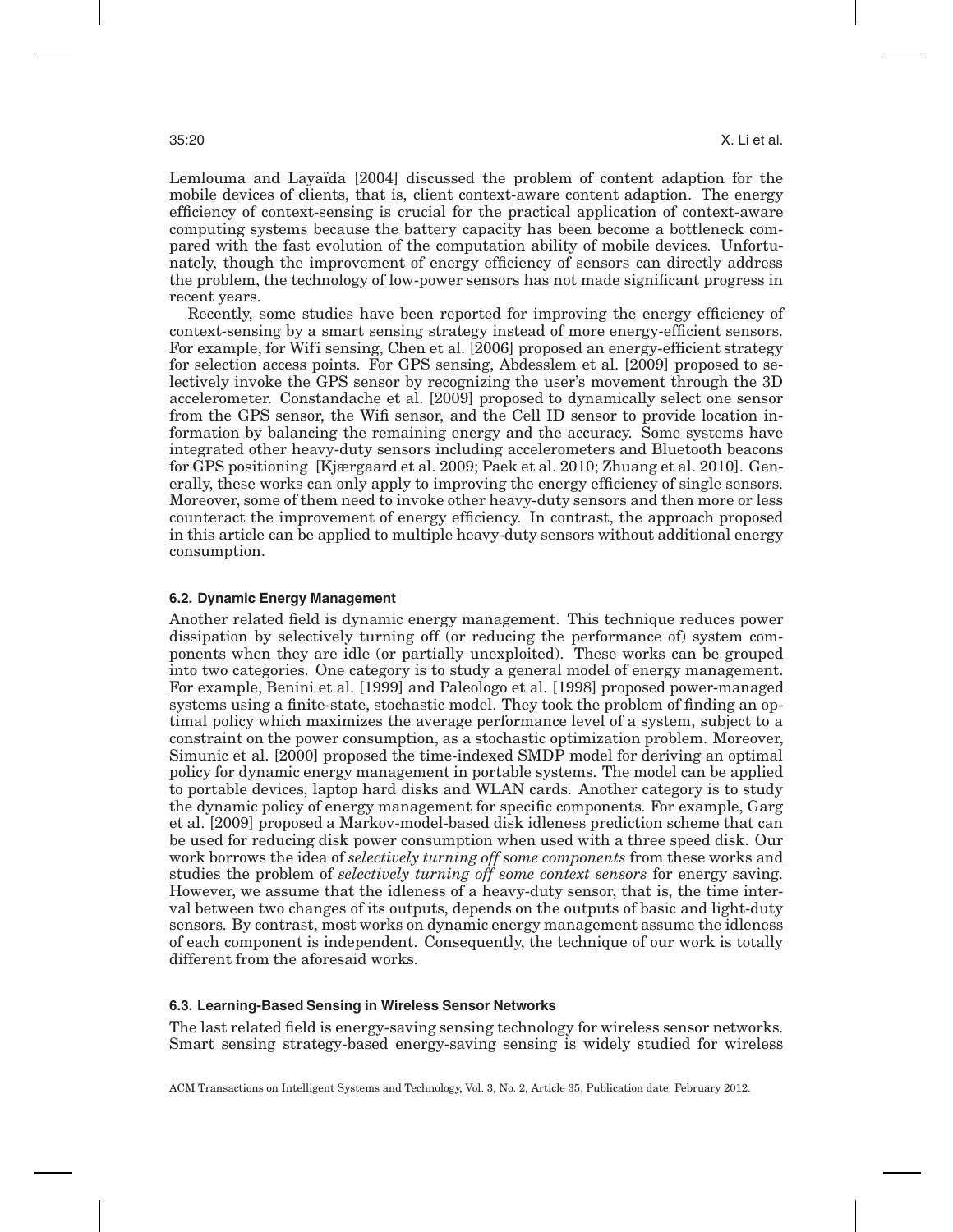sensor networks. These works are inspiring for studying smart sensing strategy-based energy-saving context-sensing approaches for mobile devices.

Since the energy consumption mainly comes from the data transmission, most of the literature focus on energy-efficient protocols of data transmission. For example, Heinzelman et al. [2000] proposed a clustering protocol named LEACH for periodical data gathering. LEACH is divided into rounds of two-phase operations. In the cluster formation phase, LEACH elects some cluster heads and the rest of the sensor nodes choose the proper cluster to join according to the signal strength from the cluster heads. In the data transmission phase, the cluster heads aggregate the data from their cluster members, and send the aggregated data to the base station by single-hop communication. Since the energy consumption of a sensor is highly related to the distance between the sensor and the data receiving node, the through energy consumption of a wireless sensor network with such a clustering protocol is far less than that with a naive "sending data to one center node" protocol. Several clustering protocols are proposed after LEACH for improving the energy efficiency further, such as HEED [Younis and Fahmy 2004], TPC [Choi et al. 2004], and ACE [Chan and Perrig 2008]. Moreover, Campobello et al. [2008, 2009] proposed a novel approach which splits the original messages in several packets such that each node in the network will forward only small subpackets. The simple splitting procedure is particularly helpful for those forwarding nodes that are more solicited than others, due to their position inside the network.

Though data-transmission-centric energy-saving protocols have been demonstrated successful in the application of wireless sensor networks, they cannot be applied to mobile context sensing because the energy consumption of data transmission for mobile context sensing is trivial compared with the energy consumption of the context sensors (e.g., 3D accelerometers, GPS sensors, microphones, etc.). In recent years, some learning-based wireless sensor network protocols have been proposed to directly control the sensors for saving energy. For example, a context-aware energy-saving sensor controlling approach is proposed in Chong et al. [2005]. This approach firstly learns context from the history sensor data and then controls the energy-saving functionalities of sensors according to the current context. Chong et al. [2008] proposed to use adaptive rule triggers on sensors to save energy of wireless sensor networks. Association rules between sensors are mined from the history sensor data and the outputs of some sensors are predicted instead of sampling according to the outputs of other sensors which are identified as highly related by the mined rules. Krause et al. [2009] proposed to optimize the placements and active time of multiple sensors for saving energy. These works inspire us to learn whether we can leverage machine learning technologies to control the context sensors of mobile devices for energy saving.

#### **7. CONCLUSION AND FUTURE WORK**

In this article, we proposed learning to infer the status of heavy-duty sensors for energy-efficient context-sensing. To be specific, we leveraged the historical context data of mobile users to train models which were used for inferring the statuses of heavy-duty sensors according to the outputs of basic and light-duty sensors. The experimental results on real datasets show that the proposed approach can improve the energy efficiency of GPS sensing and audio-level sensing for more than 70% and 60%, respectively, while the sensing accuracy is over 90%. Moreover, comprehensively considering the sensing accuracy, the energy efficiency, the training cost, and the storage cost, the decision tree-based implementation is the best choice for both sensors.

The robustness of SSI models with respect to training data is crutial for the practical application of the proposed approach. In the future, we will further study the sensitiveness of the proposed approach for the quality of the historical context data, such as the time length, the sparseness of the data.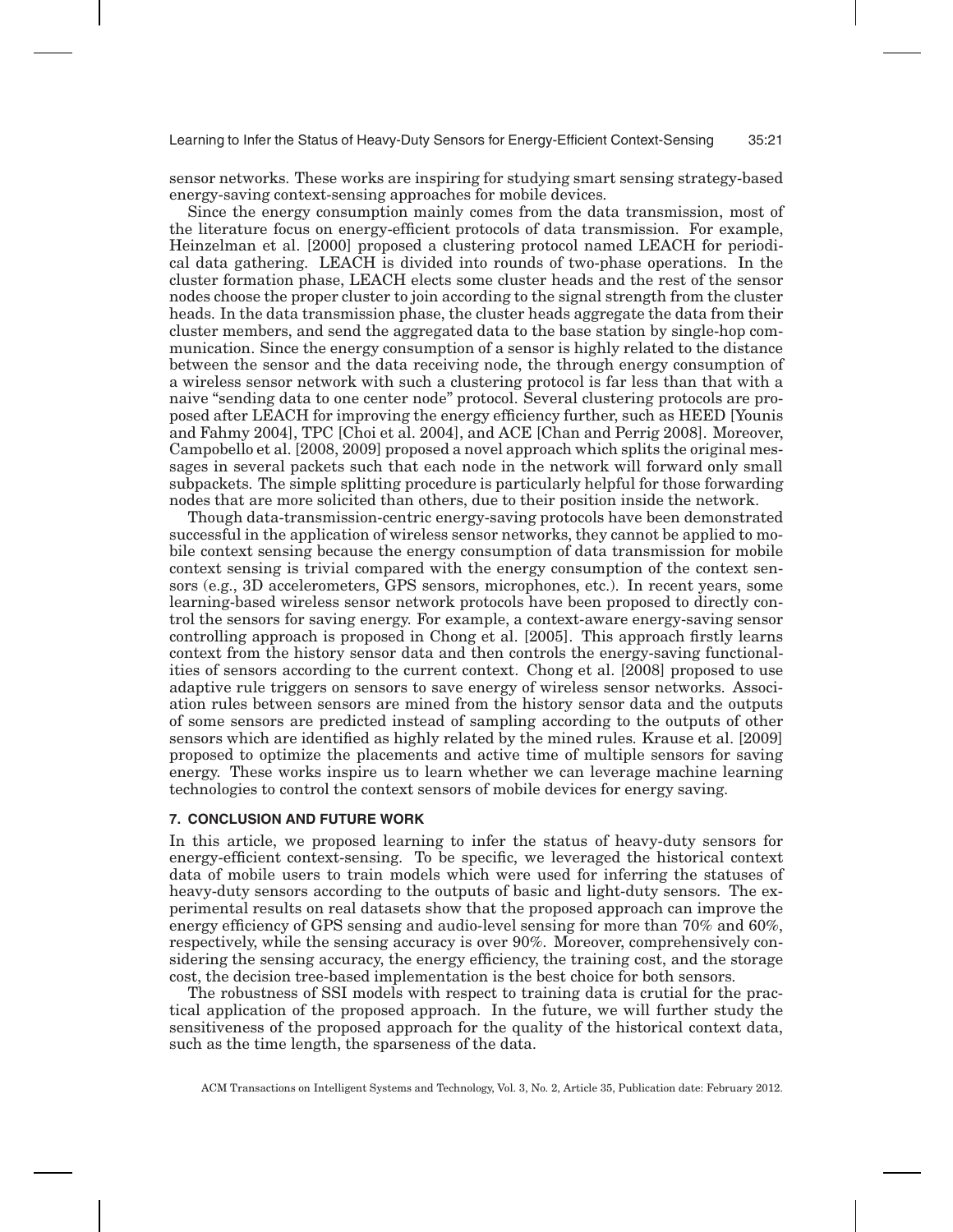#### **REFERENCES**

- ABDESSLEM, F. B., PHILLIPS, A., AND HENDERSON, T. 2009. Less is more: Energy-Efficient mobile sensing with senseless. In *Proceedings of the 1st ACM Workshop on Networking, Systems, and Applications for Mobile Handhelds (MobiHeld)*. 61–62.
- ABOWD, G. D., ATKESON, C. G., HONG, J., LONG, S., KOOPER, R., AND PINKERTON, M. 1997. Cyberguide: A mobile context-aware tour guide. *Wirel. Netw. 3,* 5, 421–433.
- BENINI, L., BOGLIOLO, A., PALEOLOGO, G. A., AND DE MICHELI, G. 1999. Policy optimization for dynamic power management. *IEEE Trans. Comput.-Aid. Des. Integr. Circ. Syst.,* 182–187.
- BREIMAN, L., FRIEDMAN, J. H., STONE, C. J., AND OLSHEN, R. A. 1984. *Classification and Regression Trees*. CRC Press.
- CAMPOBELLO, G., LEONARDI, A., AND PALAZZO, S. 2008. Ace: An emergent algorithm for highly uniform cluster formation. In *Proceedings of the IEEE International Conference on Communications (ICC)*. 154– 171.
- CAMPOBELLO, G., LEONARDI, A., AND PALAZZO, S. 2009. A novel reliable and energy-saving forwarding technique for wireless sensor networks. In *Proceedings of the 10th ACM International Symposium on Mobile Ad Hoc Networking and Computing (MobiHoc)*. 269–278.
- CHAN, H. AND PERRIG, A. 2008. On the use of chinese remainder theorem for energy saving in wireless sensor networks. In *Proceedings of the 1st European Workshop on Sensor Networks (EWSN)*.
- CHANG, C. AND LIN, C. 2001. *LIBSVM: A Library for Support Vector Machines.* http://www.csie.ntu.edu.tw/~cjlin/libsvm.
- CHEN, Y., YANG, Q., AND YIN, J. 2006. Power-Efficient access point selection for indoor location estimation. *IEEE Trans. Knowl. Data Engin. 18*, 877–888.
- CHOI, W., SHAH, P., AND DAS, S. 2004. Framework for energy-saving data gathering using two-phase clustering in wireless sensor networks. In *Proceedings of the 1st Annual International Conference on Mobile and Ubiquitous Systems: Networking and Services (MobiQuitous)*.
- CHONG, S. K., GABER, M. M., AND KRISHNASWAMY, S. 2005. A context-aware approach to conserving energy in wireless sensor networks. In *Proceedings of the 1st International Workshop on Sensor Networks and Systems for Pervasive Computing*.
- CHONG, S. K., GABER, M. M., AND KRISHNASWAMY, S. 2008. Arts: Adaptive rule triggers on sensors for energy conservation in applications using coarse-granularity data. In *Proceedings of the International Conference on Embedded Software and Systems (ICESS)*. 314–321.
- CONSTANDACHE, I., GAONKAR, S., AND SAYLER, M. 2009. Enloc: Energy-Efficient localization for mobile phones. In *Proceedings of the INFOCOM Conference*. IEEE, 2716–2720.
- CORTES, C. AND VAPNIK, V. 1995. Support-vector networks. *Mach. Learn. 20,* 2, 273–297.
- DERKSEN, S. AND KESELMAN, H. J. 1992. Backward, forward and stepwise automated subset selection algorithms: Frequency of obtaining authentic and noise variables. *Brit. J. Math. Statist. Psychol. 45*, 265–282.
- FAN, R. E., CHEN, P. H., AND LIN, C. J. 2005. Working set selection using second order information for training svm. *J. Mach. Learn. Res. 6*, 1889–1918.
- FARRAHI, K. AND GATICA-PEREZ, D. 2011. Discovering routines from large-scale human locations using probabilistic topic models. *ACM Trans. Intell. Syst. Technol. 2*, 3:1–3:27.
- GARG, R., SON, S. W., KANDEMIR, M., RAGHAVAN, P., AND PRABHAKAR, R. 2009. Markov model based disk power management for data intensive workloads. In *Proceedings of the 9th IEEE/ACM International Symposium on Cluster Computing and the Grid (CCGRID)*. 76–83.
- HEINZELMAN, W., CHANDRAKASAN, A., AND BALAKRISHNAN, H. 2000. Energy-Efficient communication protocol for wireless microsensor networks. In *Proceedings of the 33rd International Conference on System Sciences (HICSS)*.
- JOLLIFFE, T. 2002. *Principal Component Analysis* 2nd Ed. Springer.
- KJÆRGAARD, M. B., LANGDAL, J., AND GODSK, T. 2009. Entracked: Energy-Efficient robust position tracking for mobile devices. In *Proceedings of the 7th Annual International Conference on Mobile Systems, Applications and Services (MobiSys)*. 221–234.
- KRAUSE, A., RAJAGOPAL, R., GUPTA, A., AND GUESTRIN, C. 2009. Simultaneous placement and scheduling of sensors. In *Proceedings of the International Conference on Information Processing in Sensor Networks (IPSN)*. 181–192.
- LEMLOUMA, T. AND LAYAÏDA, N. 2004. Context-aware adaptation for mobile devices. In *Proceedings of the 5th IEEE International Conference on Mobile Data Management (MDM)*. 106–111.
- NOKIACONTEXTDATA. 2004. http://www.pervasive.jku.at/Research/Context Database/.